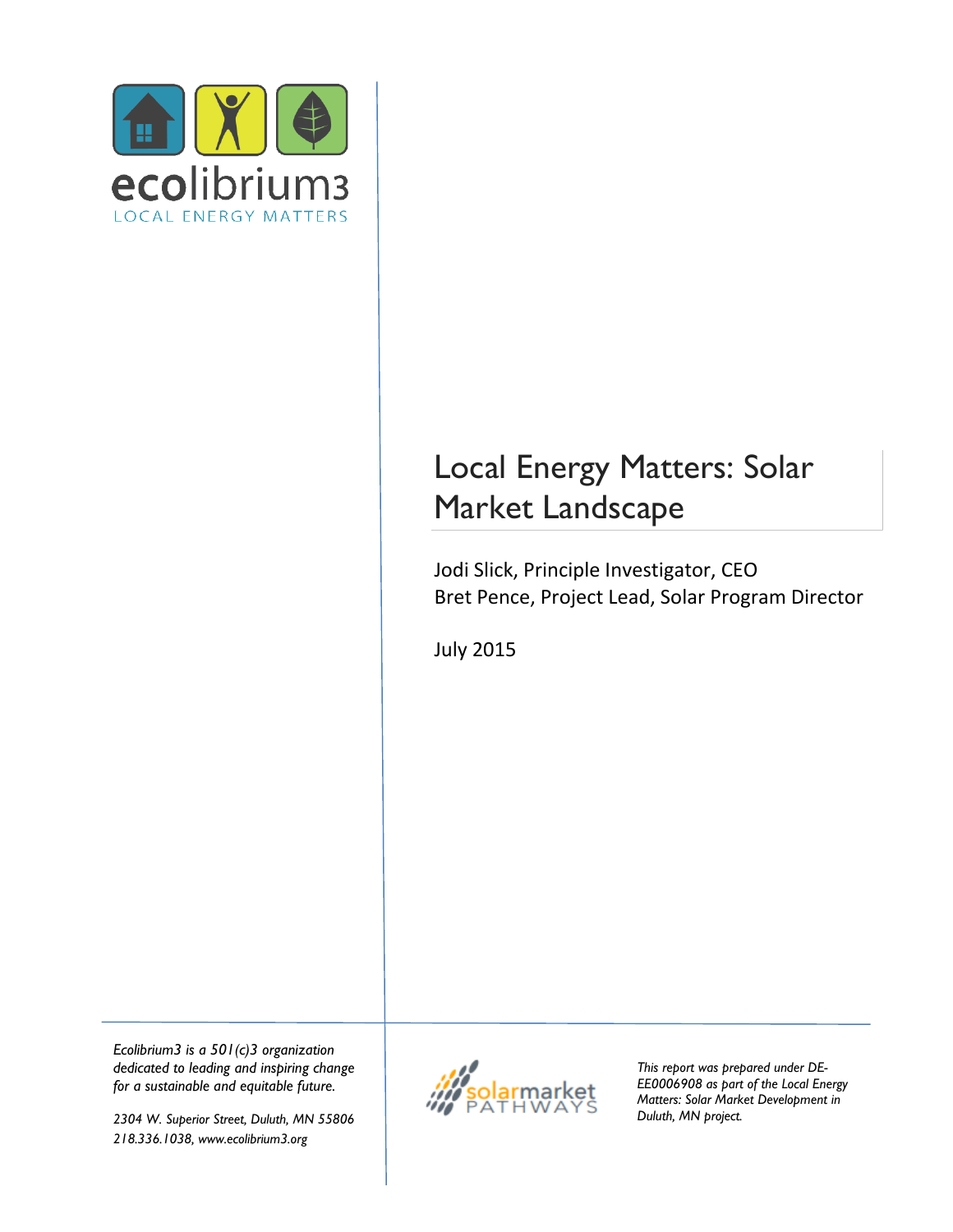#### **NOTICE**

This report was prepared as an account of work sponsored by an agency of the United States government. Neither the United States government nor any agency thereof, nor any of their employees, makes any warranty, express or implied, or assumes any legal liability or responsibility for the accuracy, completeness, or usefulness of any information, apparatus, product, or process disclosed, or represents that its use would not infringe privately owned rights. Reference herein to any specific commercial product, process, or service by trade name, trademark, manufacturer, or otherwise does not necessarily constitute or imply its endorsement, recommendation, or favoring by the United States government or any agency thereof. The views and opinions of authors expressed herein do not necessarily state or reflect those of the United States government or any agency thereof. This report is available at no cost from Ecolibrium3 at www.ecolibrium3.org/publications.

#### **Acknowledgments**

The authors wish to thank the U.S. Department of Energy (DOE) for the sponsorship and guidance of this work. We also appreciate the data collection assistance of the following individuals and organizations.

- Paul Helstrom, Minnesota Power
- Anthony LeVanda, Portland State University
- Minnesota Power
- State of Minnesota Department of Commerce
- PV System Owners
- PV System Installers
- City of Duluth

#### **List of Acronyms**

IOU- Investor Owned Utility MIM- Made in Minnesota MP- Minnesota Power PUC- Public Utilities Commission PV- Photovoltaic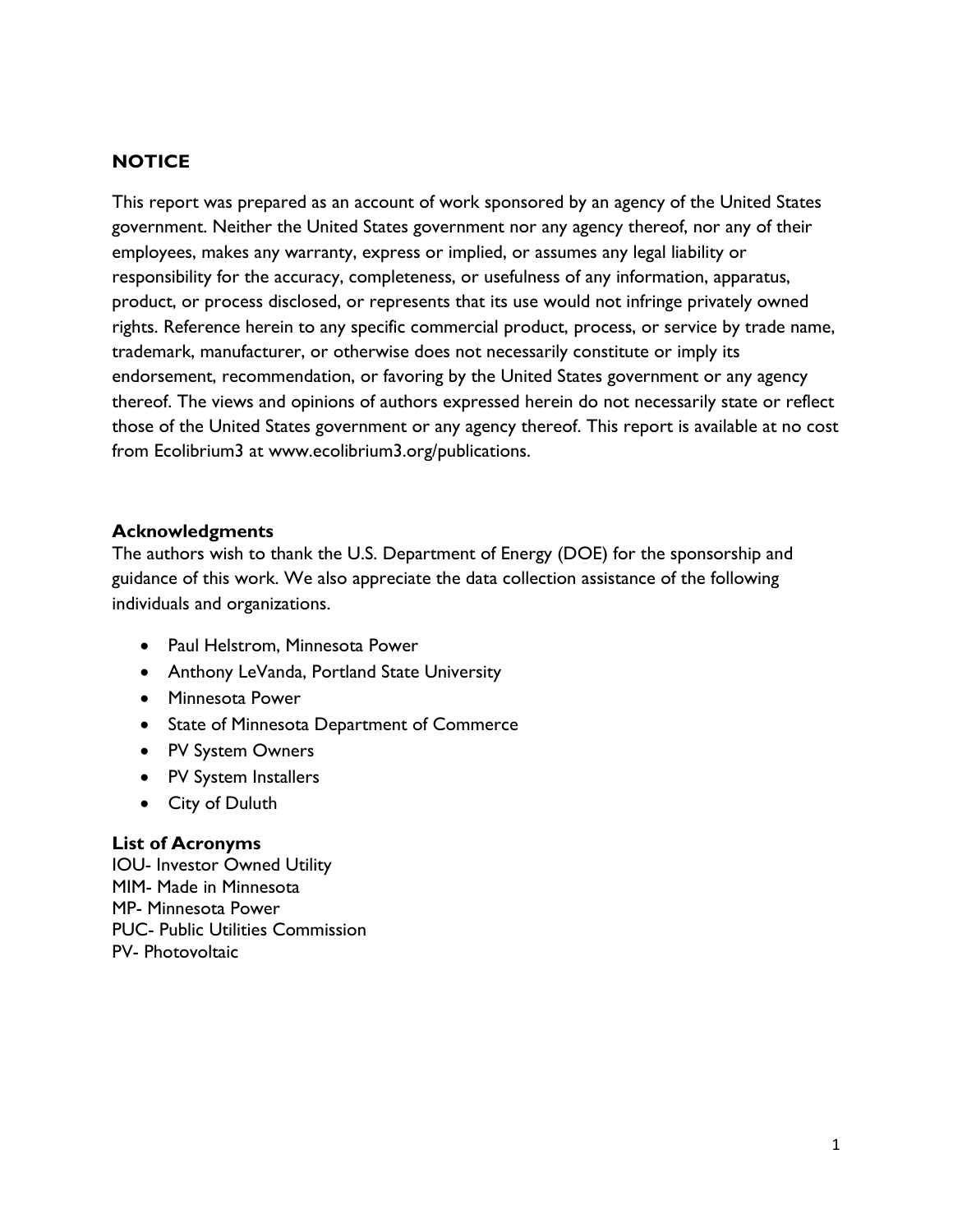### **Table of Contents**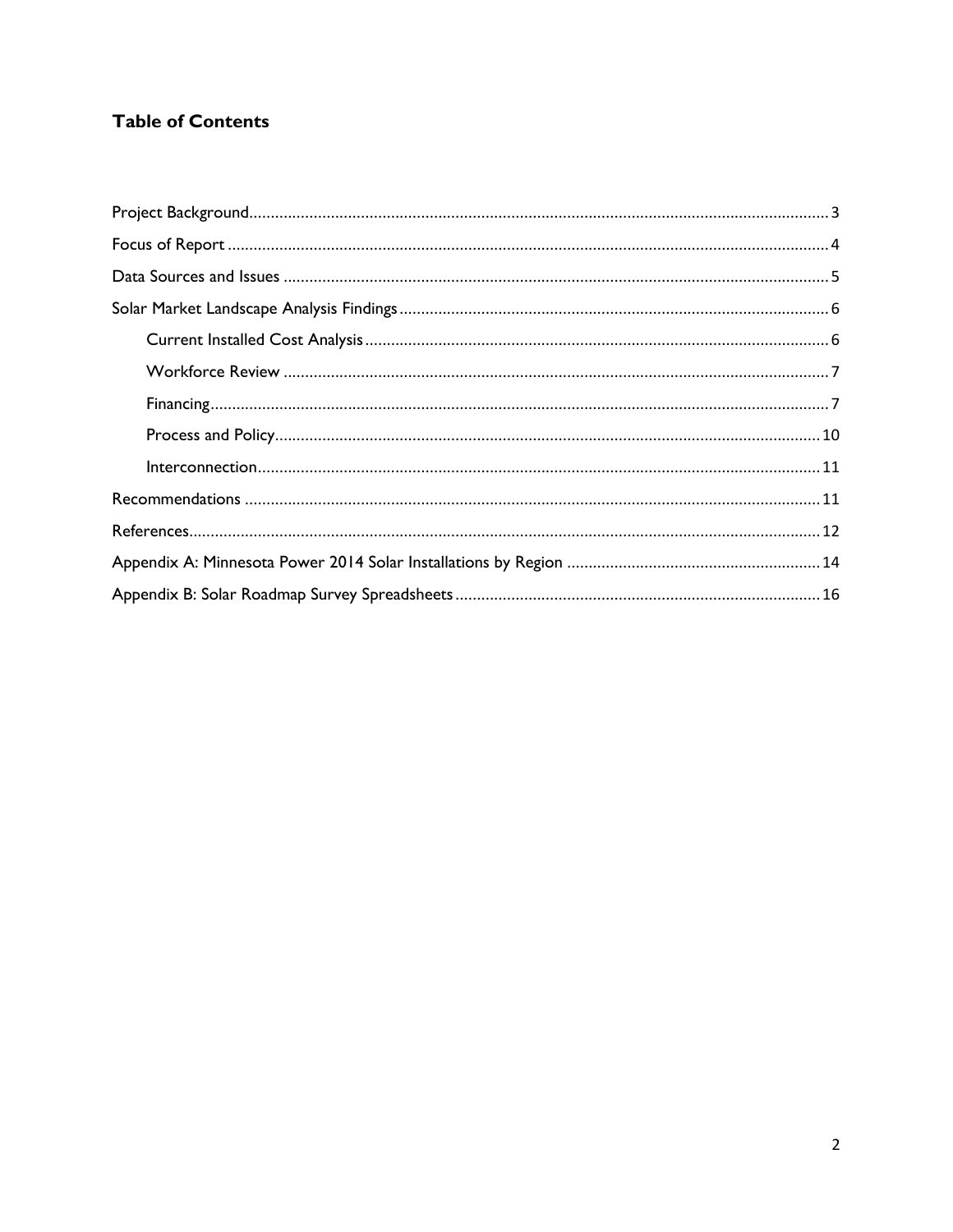## <span id="page-3-0"></span>**Project Background**

The *Local Energy Matters* project works to advance solar deployment in the City of Duluth, MNa cold-climate community of 86,000. Duluth currently has minimal solar installation and relatively high solar soft costs. The project has convened a cross-sector stakeholder group to benchmark the current market, implement best practices for solar deployment and soft cost reduction, develop pilot deployment programs in residential rooftop, community solar, and commercial industrial sectors, work with the local electricity provider to determine appropriate sites for utility scale developments, and will complete a 5-Year Solar Market Transformation Plan at the conclusion of the three-year project period. This work is being conducted under a Solar Market Pathways grant from the US Department of Energy.

The technical approach to the *Local Energy Matters* project recognizes the following:

- Considerable work has been accomplished regionally and nationally to establish best practices and case studies for solar market development and soft cost reduction.
- Duluth can apply these practices and lessons learned through smart process and program design.
- Adapting best practices to a community must include a review of specific challenges and opportunities within that community and experienced by stakeholders.
- Applying capacity in the form of staffing to facilitate a stakeholder process, complete baseline analysis, and develop programmatic options can accelerate a community's solar market.
- A comprehensive community process model and the policy, financing, and program development results of that process can serve as case studies for successful replication in other communities.
- Completing defined demonstration projects can provide test cases to further refine policy, practices, and processes which can result in lower price points for scaling solar development.

To advance the solar market in Duluth a stakeholder process has been created to develop a Solar Market Transformation Plan. Development of the plan will include work on the following:

- Creation of a partnership with the local IOU electric utility to determine opportunities for solar installation within Duluth that will help the IOU to meet or exceed their 1.5% solar standard by 2020 including 10% (of 1.5%) as small-solar distributed generation.
- Integration with energy efficiency programs including utility Conservation Improvement Programs, the Duluth Energy Efficiency Program, low-income weatherization, and Duluth's entry into the Georgetown University Energy Prize competition.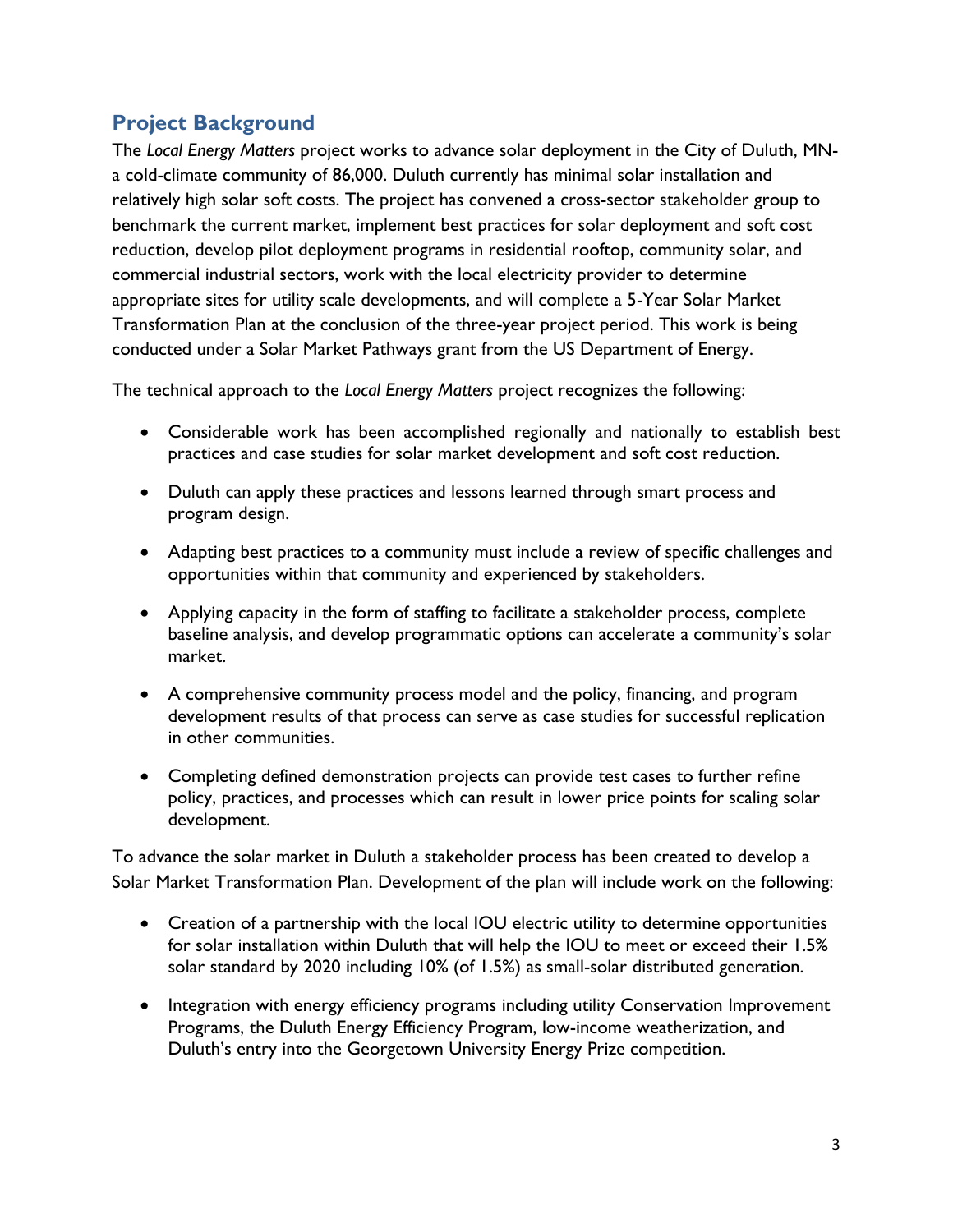- Development of educational opportunities and streamlined process for institutions that have expressed interest in building or hosting solar arrays on municipal, school, housing authority, and university buildings.
- Incorporation of grassroots effort from the interfaith community to take the pilot church energy efficiency program to the next step by creating solar opportunities.
- Engagement in revising Duluth's Comprehensive Plan and year-long City-designated land use planning processes to incorporate energy generation overlay.
- Completion a City policy review and incorporation of solar-friendly practices in the City housing and resiliency plans.
- Development a framework for solar installation in a historic neighborhood as part of an energy pilot and identification of appropriate brownfields redevelopment sites.
- Exploration of different financing options for solar installations and develop additional options as needed to accomplish 1 MW of installed capacity.

During the first year of the three-year project, the focus is on benchmarking and program development including benchmarking current installed capacity, financing, costs, policies, procedures, and processes including permitting, inspection, and interconnection. This initial benchmarking period will produce recommendations for soft cost reductions and pilot program development. The overall objective for this budget period will be completion of demonstration project designs, including marketing strategies, financing, developer RFP's and a streamlined pathway from individual project design to interconnection for residential rooftop, community solar garden and commercial/industrial installations. Also, during this period, the stakeholder group will pursue the potential for a utility-scale solar development within the City of Duluth.

## <span id="page-4-0"></span>**Focus of Report**

The focus of the landscape analysis is conducting a baseline of current conditions and establishing solar market advancement recommendations that can be addressed in subsequent periods. The report examines the local solar market in the areas of installer availability and quality, financing, development process (permitting, inspection, interconnection), hardware, code/policy, solar mapping, and cost.

The overall goal of the Local Energy Matters project is to identify barriers and find solutions to identified barriers within the solar market of Duluth, MN, with the end goal of seeing the first MW of solar installed in the city by the end of 2017. This Landscape Analysis of current solar market conditions builds upon the previous Duluth Baseline Analysis (Ecolibrium3, 2015), and is intended to further refine the understanding of the barriers to solar in this particular region. Market categories including current installed cost, workforce review, financing considerations,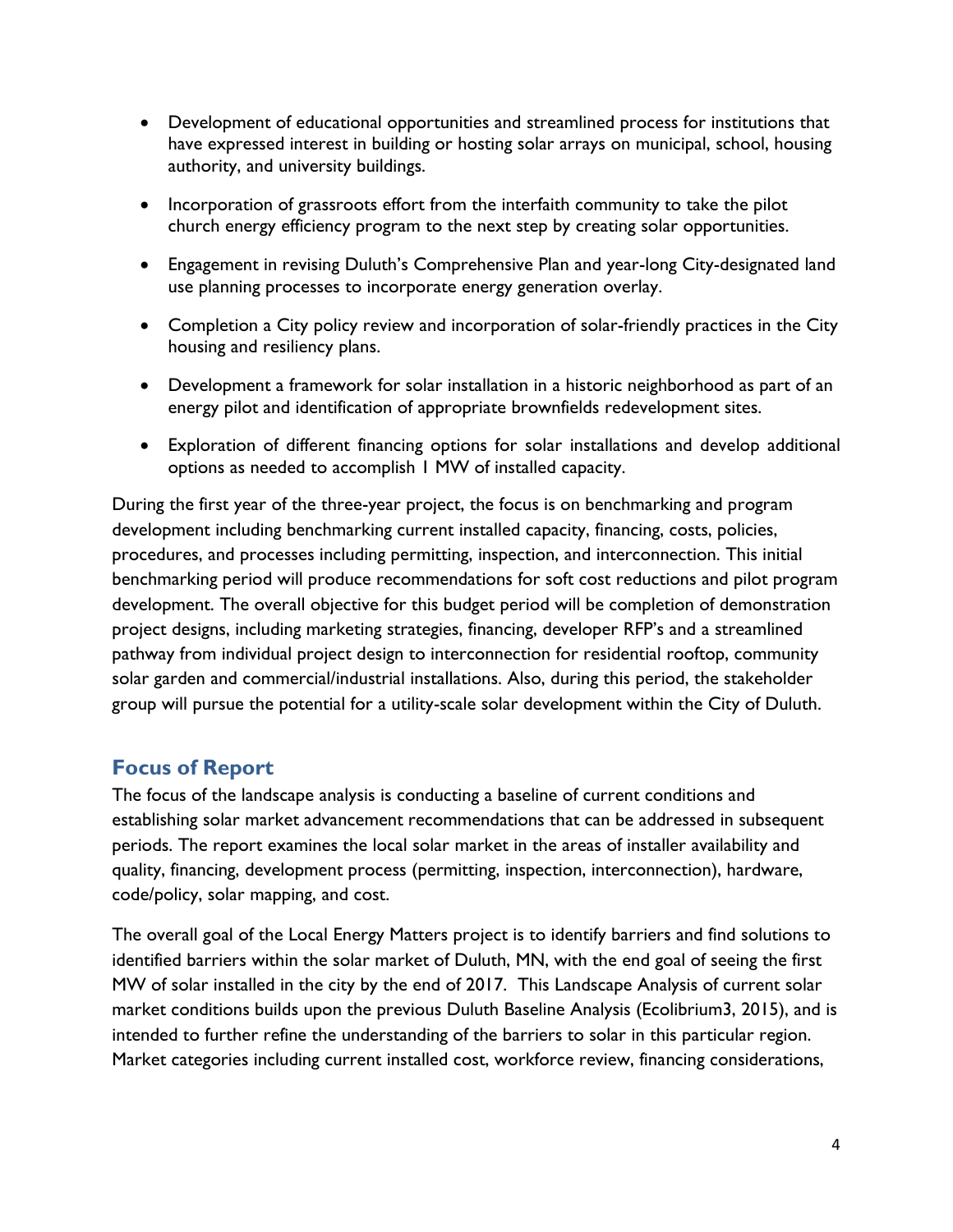and solar process and policy are discussed below with identified barriers to solar development and opportunities for soft cost reduction.

## <span id="page-5-0"></span>**Data Sources and Issues**

Local data to understand the development of the Duluth solar market came from five sources and builds upon data and analysis that was conducted to create a solar market baseline which previously explored current installed capacity and costs. Sources for the landscape analysis included:

**Utility Data** – Minnesota Power (MP), an investor owned utility (IOU) that includes Duluth in its service territory, provided cost data for this analysis, attached as *Appendix A*, and data on participation in its 2015 SolarSense rebate program via an interview. Additionally, MP previously provided a comprehensive solar report for that was included as an appendix in the Solar Baseline report.

**Minnesota Department of Commerce** – This agency administers the Made in Minnesota (MiM) Incentive Program, and provided information about this program via interview and documentation. The Department of Commerce, as well as the *Consumer Affairs Office of the Minnesota Public Utilities Commission*, also provided information on consumer complaints regarding the solar interconnection process in Minnesota Power service territory (via interview).

**City of Duluth** – Ecolibrium3, in partnership with the Great Plains Institute, started meeting regularly with Minnesota Power and City of Duluth permitting department representatives in March, 2015 to determine current city solar policy and practices, with the intent of finding ways to reduce soft costs attributed to solar within Duluth. One outcome of those meetings was a modified survey of current city solar practices based on the Solar Roadmap, an interactive program that organizes national best practices in solar activity. This survey is attached as *Appendix B*.

**Individual interviews** - City of Duluth permit data lists the owner of the property for individual installations, which allowed Ecolibrium3 to interview owners of solar systems. Approximately 33% of identified permit holders have been interviewed thus far by Ecolibrium3, and have yielded valuable insight into many aspects of solar project development in Duluth. Ecolibrium3 also made contact with local solar owners through offering free solar consultations to commercial and residential customers that express interest in solar opportunities, allowing for further data collection of solar activity and perceptions.

**Organizational interviews** – Ecolibrium3 interviewed installers, finance organizations, and nonprofits that have served the region in terms of solar and sought input from them in aspects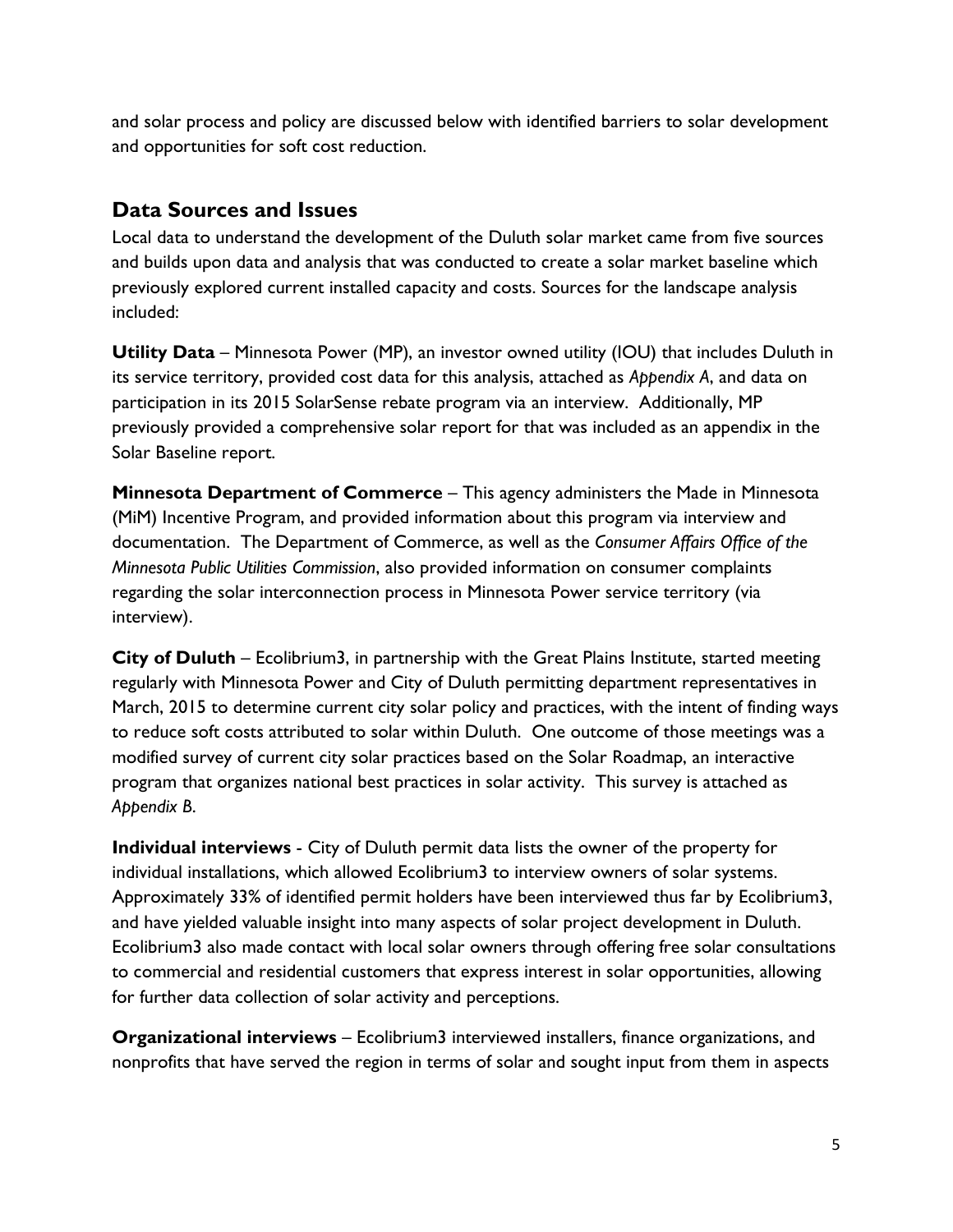of solar market development. Their experiences are included within the insights gained in this report.

## <span id="page-6-0"></span>**Solar Market Landscape Analysis Findings**

### <span id="page-6-1"></span>**Current Installed Cost Analysis**

The previous installed cost analysis for solar in the Minnesota Power territory, found an average installed cost of \$3.99/watt, through analysis of permit data, incentive applications, and interviews. One piece of data that seemed a mismatch was the utility reported costs versus expenses noted during interviews with solar customers. A further analysis examined a subset of installations from 2014 to determine cost structure based on the City of Duluth and installation size. A further breakdown of MP's interconnections in 2014, based on updated data provided by MP (Appendix A), indicates not only a different average installed cost (than previously determined) that is more reflective of cost noted in individual interviews, but also a disparity in installed costs in Duluth and outside the city.

| <b>System Size</b>                 | <b>Duluth</b>      | MP service area, outside<br><b>Duluth</b> |
|------------------------------------|--------------------|-------------------------------------------|
| 0-5 kW                             | \$6.25/watt        | \$7.06/watt                               |
| 5-10 kW                            | \$4.07/watt        | \$4.53/watt                               |
| 10-20 kW                           | \$5.8/watt         | \$3.31/watt                               |
| 20-40 kW                           | n/a                | \$3.30/watt                               |
|                                    |                    |                                           |
| Average Install Cost               | \$5.04/watt        | \$3.93/watt                               |
| Range of Install Cost              | \$3.73-\$8.34/watt | \$2.28-\$10/watt                          |
| <b>Total Installed</b><br>Capacity | 59.19kW            | 141.01kW                                  |

Table 1: Average Installed Cost per Watt of Solar, MP service area, 2014

This clarifies that, on average, Duluth is a more expensive install site than Minnesota Power service locations outside Duluth by over a \$1/watt. It also suggests that part of the reason for the higher cost of solar in Duluth is due to the small average size of solar installations. In general, smaller solar installs have a higher cost per watt than larger size installs, and Duluth had double the ratio of under 5kw installs (13.9%) than areas outside Duluth (7%) in 2014, and half the amount of installs over 10KW in size compared to those outside city limits. It should be noted, from the baseline data collected previously, that in Duluth a majority of residential systems are under 5kw and make up the vast majority of interconnections (Ecolibrium3, 2015). Data also suggests however, that larger solar installs are becoming more common in Duluth, which indicates that a downward pressure will be exerted on the average installed cost/watt.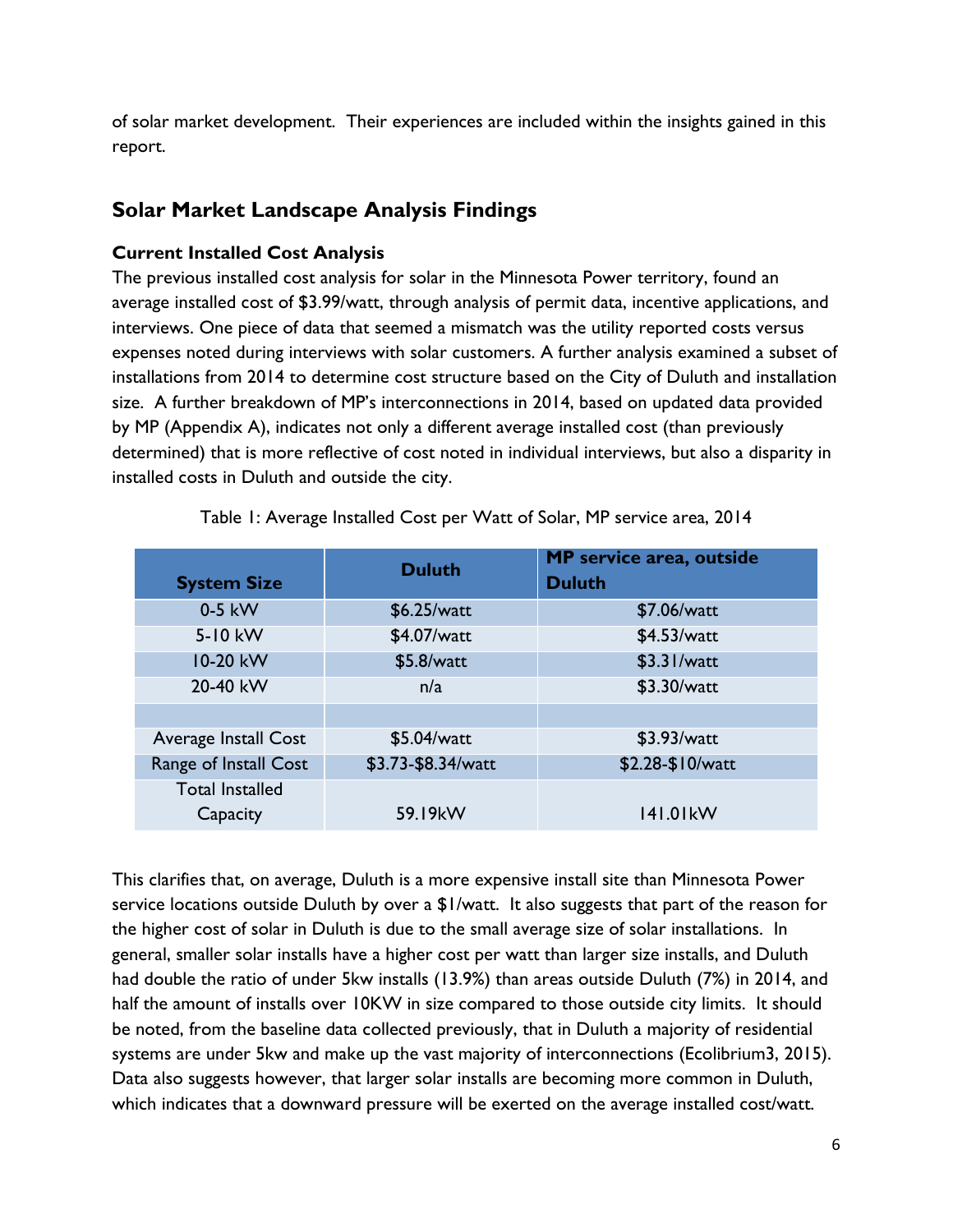Other possible reasons for a higher installed cost per watt will be explored in the following market categories.

#### <span id="page-7-0"></span>**Workforce Review**

While Duluth has only one solar installer in its metro area, at least 5 other installers are active and have completed projects in the region. Of these businesses, 4 out of the 6 tend to be small operations focused primarily on installs of less than 20kW. They tend to be highly professional, 5 out of 6 employing workers in house with NABCEP certifications. They also tend to utilize high quality, US made, solar PV panels. Finally, the Made in Minnesota (MiM) Solar Incentive program gives those awarded these incentives a strong financial motivation to utilize higher cost and quality Minnesota-made PV panels, which can add cost to a solar installation.

The one metro-area installation contractor has worked in the solar space for over twenty years. During this time, as noted in an interview, customer acquisition has been a major cost factor. Of the number of inquiries into solar, it was noted that less than 1% of sales inquiries covert into an installed system. This is a company history that was especially true when the cost of solar was significantly higher but continues to color the sales approach of the local installer. To reduce time in solar assessments and/or pricing systems, initial inquiries are often first greeted with a recommendation not to install as an artificial obstacle to determine who follows up with continued interest. The installer is also most likely to create custom solutions which can add to costs.

Without a doubt the relatively small amount of highly skilled solar contractors installing high quality products would contribute to a higher cost per watt. However, based our interviews with solar owners, another contributing factor which may play a role in higher cost per watt in our region is the lack of competitive bidding in the solar process. We found very few solar owners that had bid their project out to more than one installer. Three main reasons cited for this phenomenon include loyalty to local businesses, lack of information about solar installer choice and availability, and confusion about solar value and installation process. In general, we found that roofs that used flush mounted racking tended to be less expensive per watt than those tilted off the roofline to take maximum advantage of the northern solar resource. Studies have indicated racking has determined as a major contributor to solar install costs, and incentivizing flush mounted solar installs in Duluth may be another strategy to bring cost down (Morris, Calhoun, Goodman, and Seif, 2013).

#### <span id="page-7-1"></span>**Financing**

Information about local financing of solar installations came primarily from owner interviews. Interviewees utilized a wide range of financing to pay for solar projects, but most often solar owners paid for "out-of-pocket" installation expenses from their own financial resources rather than with a loan product. However, solar owners that did use financing typically utilized a home equity loan or line of credit on their mortgage, and were able to obtain them without difficulty. This is probably self-selecting to a degree, as past installers of solar have needed to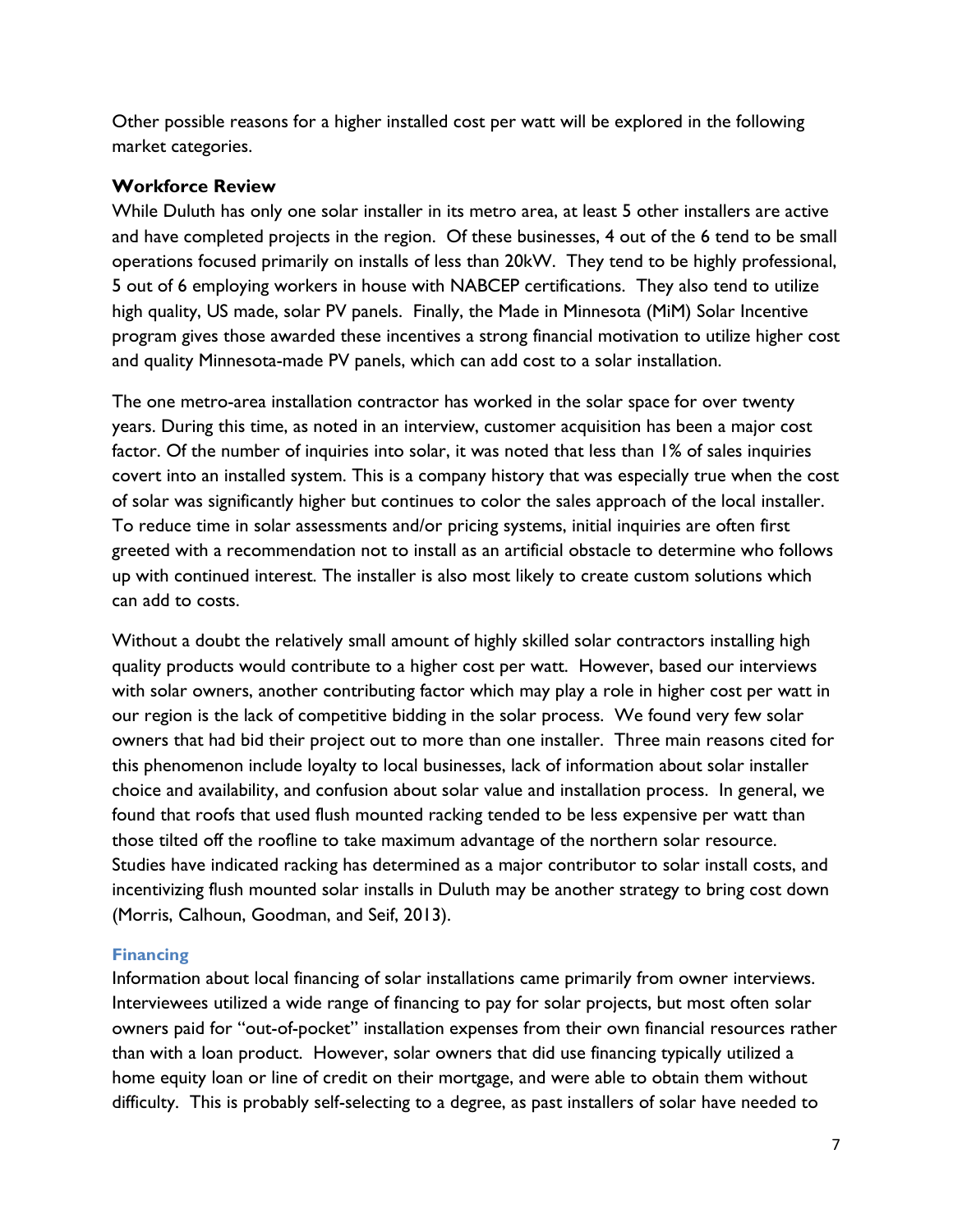be on financially stable footing to be able to afford solar in Duluth, and thus would pose a small risk to a financial institution. However, it also indicates there is not an ingrained institutional barrier among local financial institutions in terms of solar installations.

We use the term "out-of-pocket" because what became apparent in our previous reporting is that very few solar projects have moved forward in this region without state or utility rebates, and that the lottery structure of these rebates indicate a much higher solar demand than the current rebate supply, see Table 2 below. This creates an uncertainty for installers and potential solar customers that was identified as a primary barrier. Partly because of this uncertainty (and partly due to the comparative low cost per kWh regionally), third-party financing through installer partners appears to be quite rare in Duluth comparative to the Twin Cities metro region.

| <b>PV Rebate - PV</b>  |                     |               | %, Applications |
|------------------------|---------------------|---------------|-----------------|
| <b>Sector</b>          | <b>Applications</b> | <b>Awards</b> | <b>Awarded</b>  |
| MIM - Residential      | 3 I                 |               | 9.70%           |
| MIM - Commercial       | 15                  | า             | 13.30%          |
| SolarSense-Residential | 26                  | ь             | 23%             |
| SolarSense-            |                     |               |                 |
| Commercial             |                     |               | 100%            |

Table 2: SolarSense and MiM rebate applications and awards, MP service area, 2015

Due to this imbalanced demand and supply cycle, it was previously noted that alternative market financing was needed to address excess solar demand. While no further rebates were found to plug into this demand gap, there are other forms of financial aid available for solar at the state level through institutions that have not been utilized in Duluth, including Minnesota Property Assessed Clean Energy (MN PACE), the Minnesota Center for Energy and the Environment (MN CEE), and the Minnesota Housing Finance Agency Fix Up loan. A brief overview of the institutional loan offerings are indicated below in Table 3.

| Lending<br><b>Agencies</b> | <b>Residential</b> | <b>Commercial</b> | <b>Nonprofit</b> | <b>Income</b><br><b>limited</b> | <b>Rate</b>       | <b>Term</b>          | <b>Max</b><br>Loan<br><b>Amount</b> | EE/Solar<br><b>Bundling</b><br>? |
|----------------------------|--------------------|-------------------|------------------|---------------------------------|-------------------|----------------------|-------------------------------------|----------------------------------|
| <b>MN</b><br><b>PACE</b>   | <b>No</b>          | Yes               | Yes              | <b>No</b>                       | $4 - 7%$          | Up to<br>15<br>years | Varies                              | Yes                              |
| MN CEE<br>Loans            | Yes                | Yes               | Yes              | <b>No</b>                       | $3.9 -$<br>6.99%  | $5 - 10$<br>years    | \$20000-<br>\$100000                | Yes                              |
| <b>MHFA Fix</b><br>Up Fund | Yes                | <b>No</b>         | <b>No</b>        | \$99,500                        | $5.99 -$<br>6.99% | $10-20$<br>years     | $$15000-$<br>\$50000                | No                               |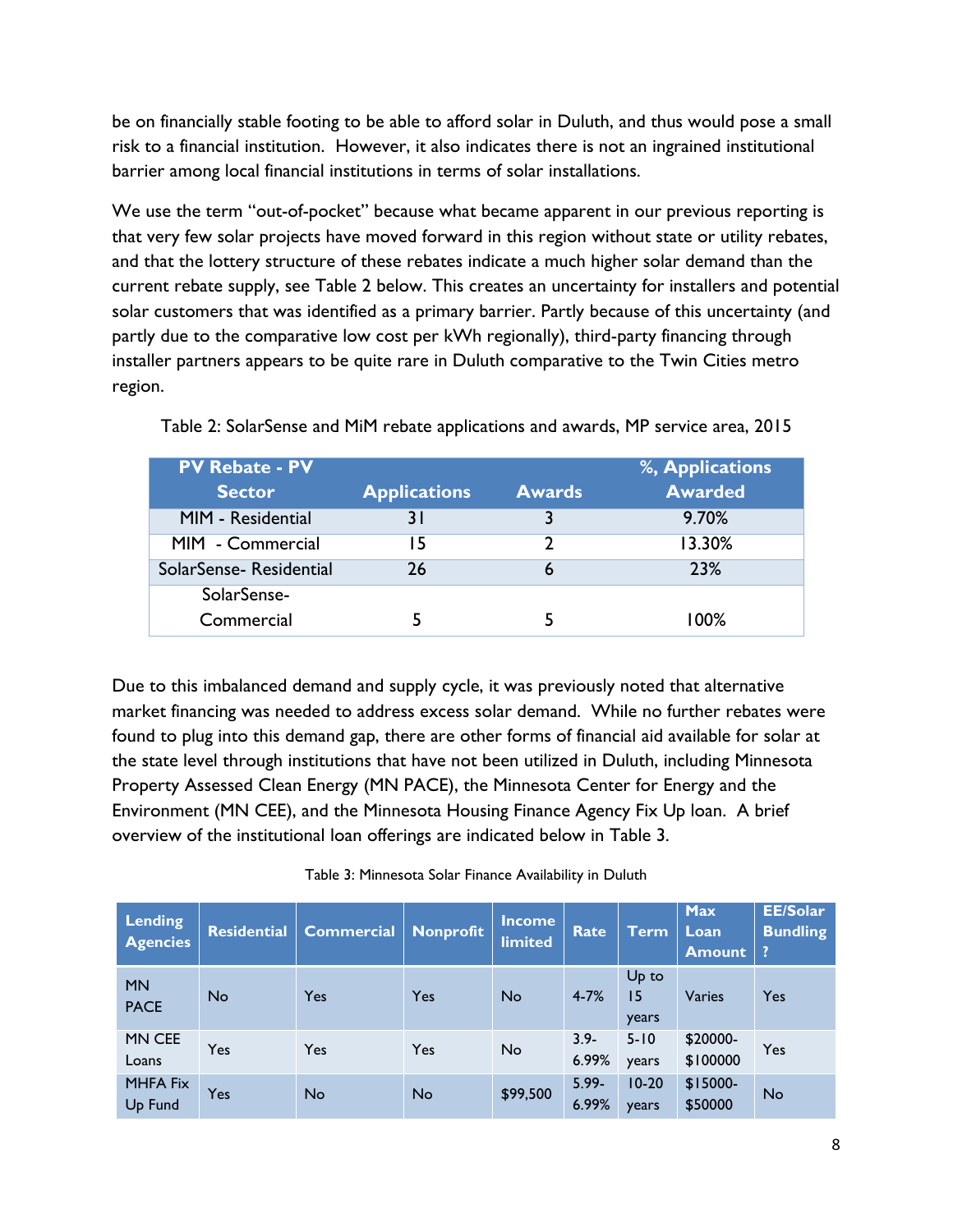Ecolibrium3 has engaged local finance institutions in two ways. The first was to work with Park State Bank as a member of the Lincoln Park Shines program. This program is a partnership between University of Minnesota-Duluth engineering classes, Ecolibrium3, and local businesses to engage business owners in renewable and sustainable design. Park State Bank was recruited specifically as a local institution that could install solar, but was also interested in understanding the process so they could explore the potential of a niche market for solar financing. Ecolibrium3 is working with Park State Bank on developing a local product. In addition, a commercial and finance joint meeting was held in partnership with Minnesota Power and the City of Duluth. This meeting included exploration of current financing tools available for project development including PACE, MN Housing Finance Agency, Minnesota Center for Energy and the Environment, and the St. Paul Port Authority Trillion BTU program.

These lenders can provide financing to a wider range of residential, commercial, and nonprofit customers in Duluth, and enable the ability to bundle solar installations with of energy efficiency (EE) projects to reduce the simple payback of a combined/EE energy retrofit. This could provide a mechanism for pent up solar demand in Duluth that is unable to access rebate incentives. However, to compete with the lure of the rebate lottery, the consumer would have to be knowledgeable of the economic value of solar and energy, including net metering law, federal incentives, customer electricity cost, and measurements of return. This type of complexity was another noted primary barrier in the Local Energy Matters: Solar Baseline Report, and public outreach to specific solar market segments in regards to financing availability and options could jump start the use of this untapped resource locally (Ecolibrium3, 2015).

One noted barrier in this opportunity is that, while the residential financing does make available low cost financing (<5%) for residential solar, the loans that allow for EE bundling with solar are more expensive than stand-alone solar loans (refer to Table 3). This is not the case for commercial and nonprofit solar loans available in the state, which allow solar/EE bundling at low rates of interest. A low interest residential loan that allows EE bundling could assist in value oriented energy retrofits that include solar.

Finally, while community solar gardens (CSG) are not currently available in the Minnesota Power service area, CSG's could be another mechanism to reduce costs for commercial, nonprofit, and residential customers. Depending on the model, CSG's could allow the purchase or lease solar in an amount in small enough increments to meet customer affordability. This could create solar options for those who cannot afford high capital investments. Research indicated general support and interest within all three sectors of the community solar garden concept.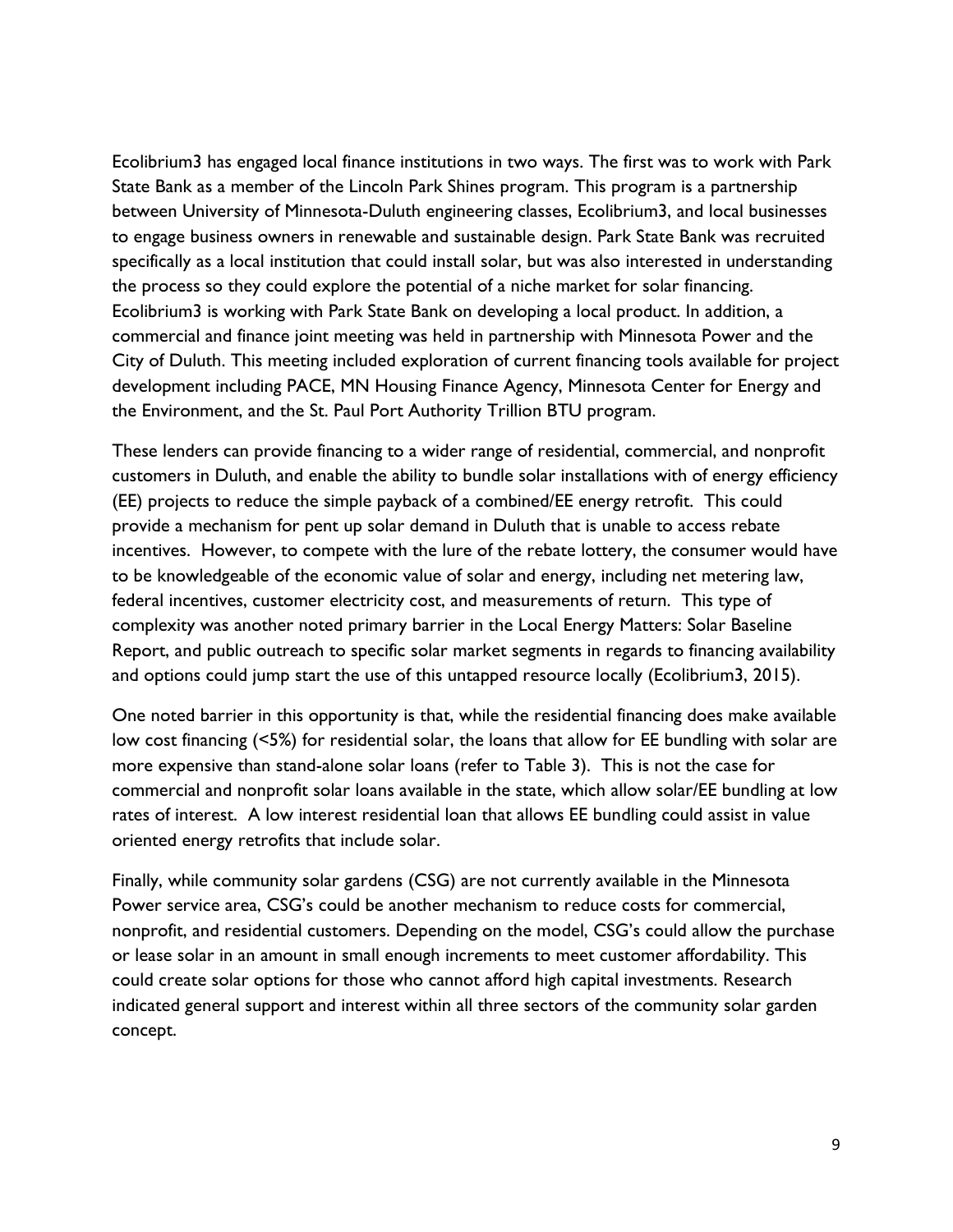#### <span id="page-10-0"></span>**Process and Policy**

The Duluth solar policy review team previously mentioned included four separate departments, including Facilities, Economic Development, Building Inspection, and Planning. The document produced from those meetings, the Solar Roadmap survey (Attachment B), highlights current practice and pathways for improvement in three areas, market development, planning & zoning, and permitting. Interestingly, Duluth ranked first in terms of survey response from Minnesota cities that have participated in the [Solar Roadmap,](http://my.solarroadmap.com/national/minnesota) and roughly in the middle of national responding municipalities to the survey.

*Market Development –*Duluth earned high marks for allowing a state PACE program to operate in the city in 2015, for the state financial resources that are available, and the installation of solar at three city facilities. Areas of improvement include establishing a collaborative procurement program for solar, providing additional educational and workforce information for consumers and industry, and establishing a solar resource map for the city.

Solar Mapping –While the University of Minnesota created an open source [solar resource map](http://solar.maps.umn.edu/app) for the entire state, integrating city building footprint data into this platform would allow for much more sophisticated and accurate use reading of the Duluth solar resource on a buildingby-building basis. This could then be used as a tool to empower and educate consumers as well as lower the cost of customer acquisition for installers, noted in studies as one of the largest components of solar soft costs (Morris et al., 2013).

*Planning and Zoning –* While Duluth scored solar points for new construction incentives for green building (including solar installation), and recognizing solar resource in its zoning code, it found opportunities for improvement through specifically highlighting energy (and specifically solar) as a local resource in long range planning, and by enabling solar easements.

*Permitting –* Duluth was rewarded with survey points for the accessibility of its permit information, and the relative ease and timeliness of solar permitting. Areas of suggested improvements include the clarity of solar permit requirements for different types of installations and consideration a flat fee for solar permitting. In particular, snow loading and structural roof load were areas identified as barriers in previous baseline reporting, and clarity of structural load requirements for permitting would assist the certainty of installation cost for both consumers and installers.

An additional factor for permitting is that snow load code requirements for rooftops in Duluth have increased since 2007. One potential solution is to create permit incentives for flush mounted solar installations of pitched roofs, as studies have indicated that they do not add to wind or snow loading, and actually serve to increase the structural load capacity of pitched roofs when installed according to best practices (Dwyer, Sanchez, Campos, & Gerstle, 2014;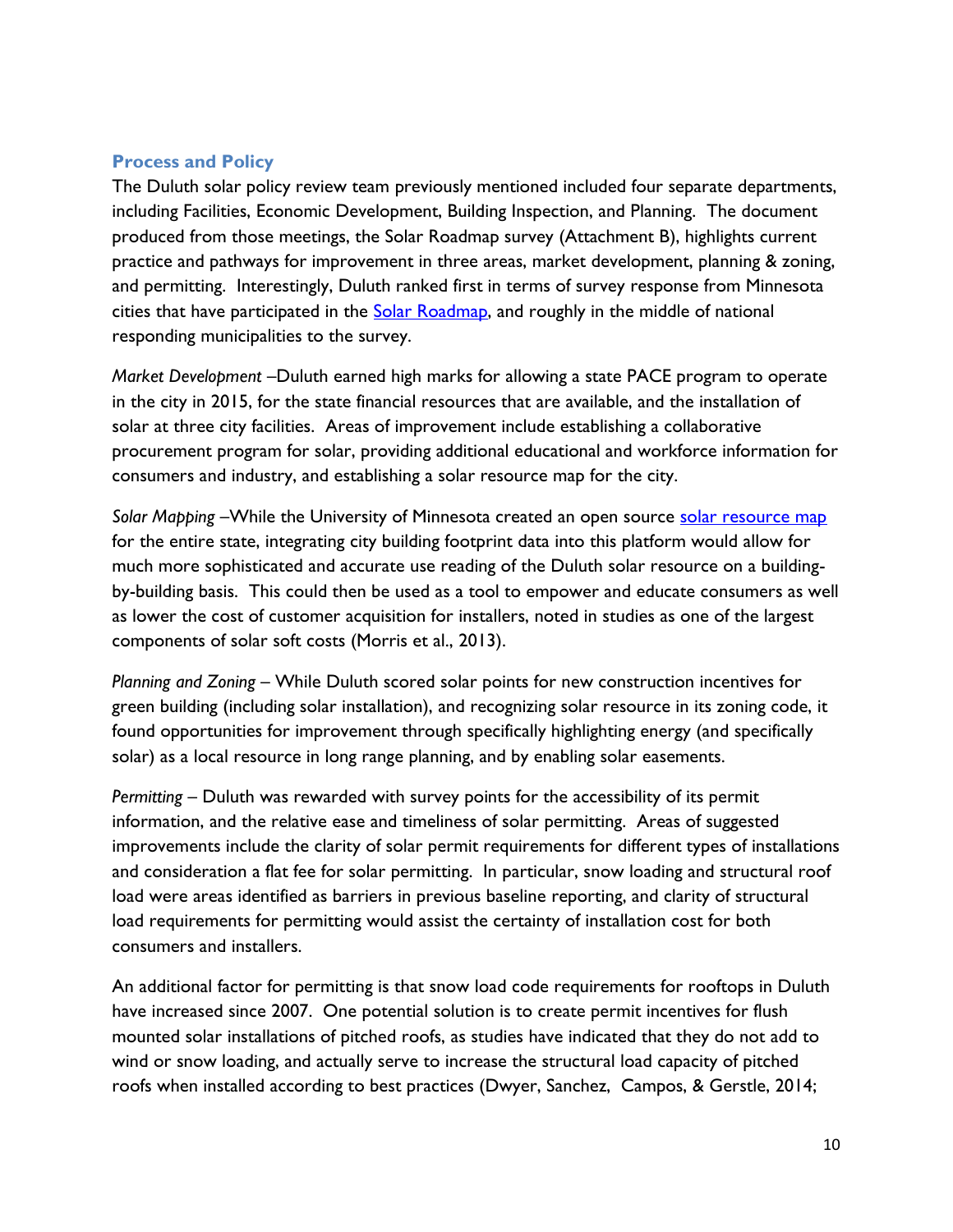Minneapolis Saint Paul Solar America Cities, 2011; Minnesota Department of Commerce, Division of Energy Resources, Minnesota Department of Labor and Industry, & Braun Intertec Corporation, 2013).

#### <span id="page-11-0"></span>**Interconnection**

The interconnection process in Minnesota is established by state standards, and Minnesota Power also has their own standards and process for systems 40kW and under, both of which can be found in the previous baseline reporting (Ecolibrium3, Appendix A, 2015).

It was previously noted that interconnection was a significant source of consumer complaint, both in terms of time of interconnection and in terms of the imposition of additional costs. Subsequent discussions with the Minnesota Department of Commerce and the Consumers Affairs office of the Minnesota Public Utilities Commission found that there were two official consumer complaints, filed in 2014 through both these offices regarding interconnection through Minnesota Power. In both cases, the general nature of complaints were that MP overstepped state guidelines for interconnection by imposing additional requirements at the interconnection stage that were costly and unknown prior to that point. Minnesota Power cited its responsibility to public safety as the reason for imposing the required steps, and noted that the installer in question had not followed the MP established process properly, and therefore was unaware of these additional costs.

The Consumer Affairs Office decided in favor of Minnesota Power in both cases, but the cases highlight similar complaints that this study had previously noted. The MN Department of Commerce was not entirely satisfied with this outcome, as they felt that the technical aspects of interconnection were not fully considered in the decision. Accordingly, the State of Minnesota is working with PUC and Commerce staff to establish a complaint process specifically for consumers with interconnection issues.

### <span id="page-11-1"></span>**Recommendations**

The market landscape analysis explored questions raised and barriers noted in the baseline analysis, including interconnection, permitting and policy, financing options, and the various elements of the local solar installation process. The analysis also suggested actions to limit local barriers and accelerate soft cost reductions, including:

- Establish an independent third-party community solar resource, with a focus education and outreach to increase clarity of the solar process and consumer value, including contractor listings, financing options, and incentive/rebate possibilities.
- Assist the City in establishing a value-added solar map for increased education and outreach.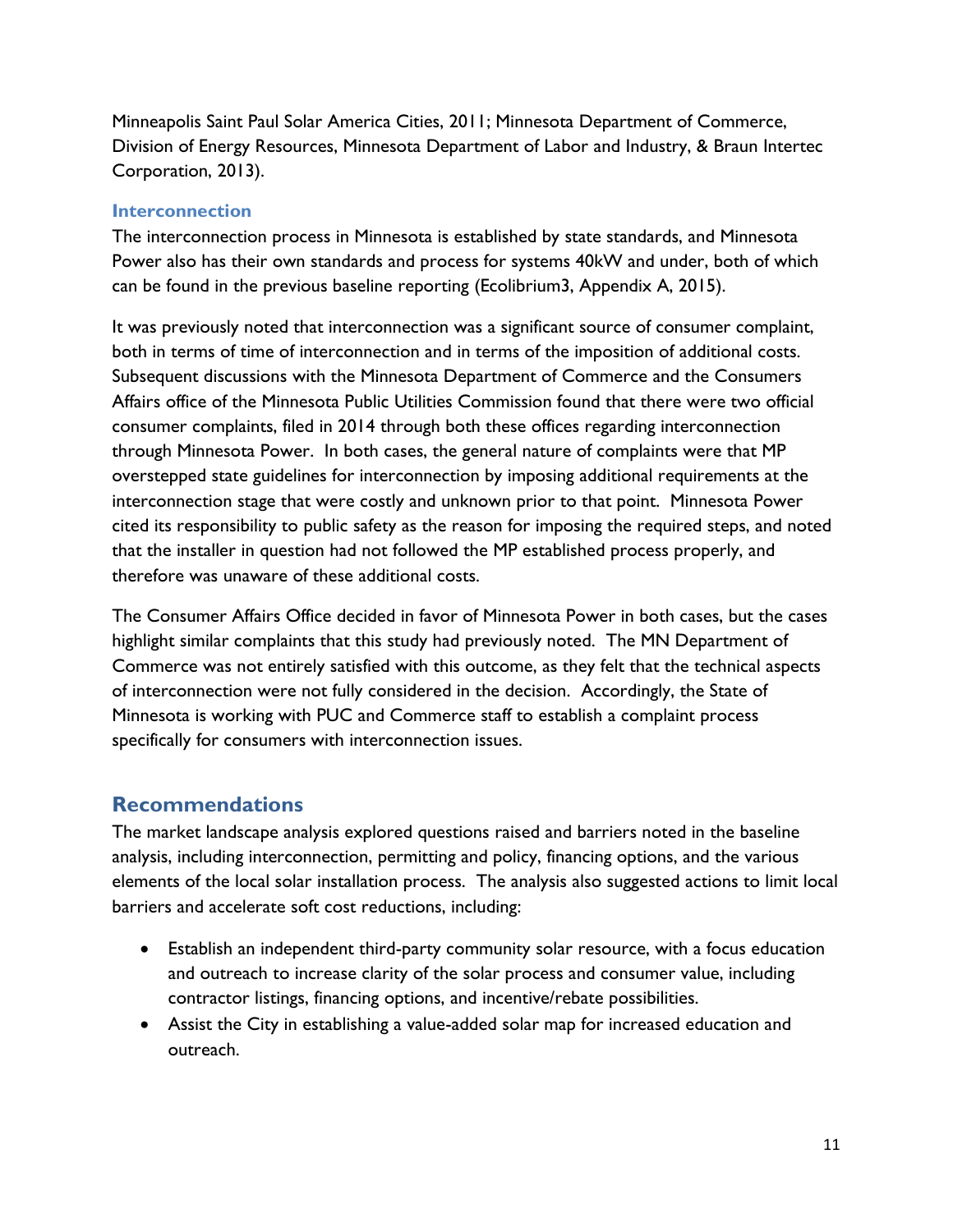- Further assist the City in establishing an easily assessable solar checklist for clarity in permitting requirements that creates an incentive pathway for flush mounted solar on pitched roofs.
- Work with lenders to establish low cost loans for residential solar that allows bundling with energy efficiency projects in order to drive down combined energy project payback.
- Work with Minnesota Power and the Department of Commerce to bring clarity and certainty to the interconnection process
- Continue to consult with Minnesota Power regarding the establishment of a community solar garden option for Duluth residents.

## <span id="page-12-0"></span>**References**

Dwyer, S. F., Sanchez, A., Campos, I. A., & Gerstle, W. *Empirically Derived Strength of Residential Roof Structures for Solar Installations.* Sandia National Laboratories: Albuquerque, NM, 2014.

Ecolibrium3. Solar Market Baseline Benchmarking Analysis. United States Department of Energy Award # DE-EE0006908, "Local Energy Matters: Solar Market Development in Duluth, MN", Q1 reporting. Duluth, MN, 2015

Minneapolis Saint Paul Solar America Cities. *Report of Findings for Development of Standards for Rooftop Solar Thermal Retrofits on Minneapolis and Saint Paul Residential Buildings.* NREL subcontract #LGG-1-11883-01, prime contract #DE-AC36-08GO28308 & BKBM Engineers project # 11130.20: Minneapolis, MN, 2011.

Minnesota Department of Commerce, Division of Energy Resources, Minnesota Department of Labor and Industry, & Braun Intertec Corporation. *Standardized Load Tables Characterizing Residential Solar Thermal and Solar Electric Installations For Residential Structures in Minnesota.* June, 2013.

Morris, J., Calhoun, K., Goodman, J., & Seif, D. S. Reducing Solar PV Soft Costs: A Focus on Installation Labor. Rocky Mountain Institute: Boulder, CO, 2013.

Optony, *Solar Roadmap.* United States Department of Energy. <http://www.solarroadmap.com/>

University of Minnesota. *Minnesota Solar Suitability Analysis*. <http://solar.maps.umn.edu/>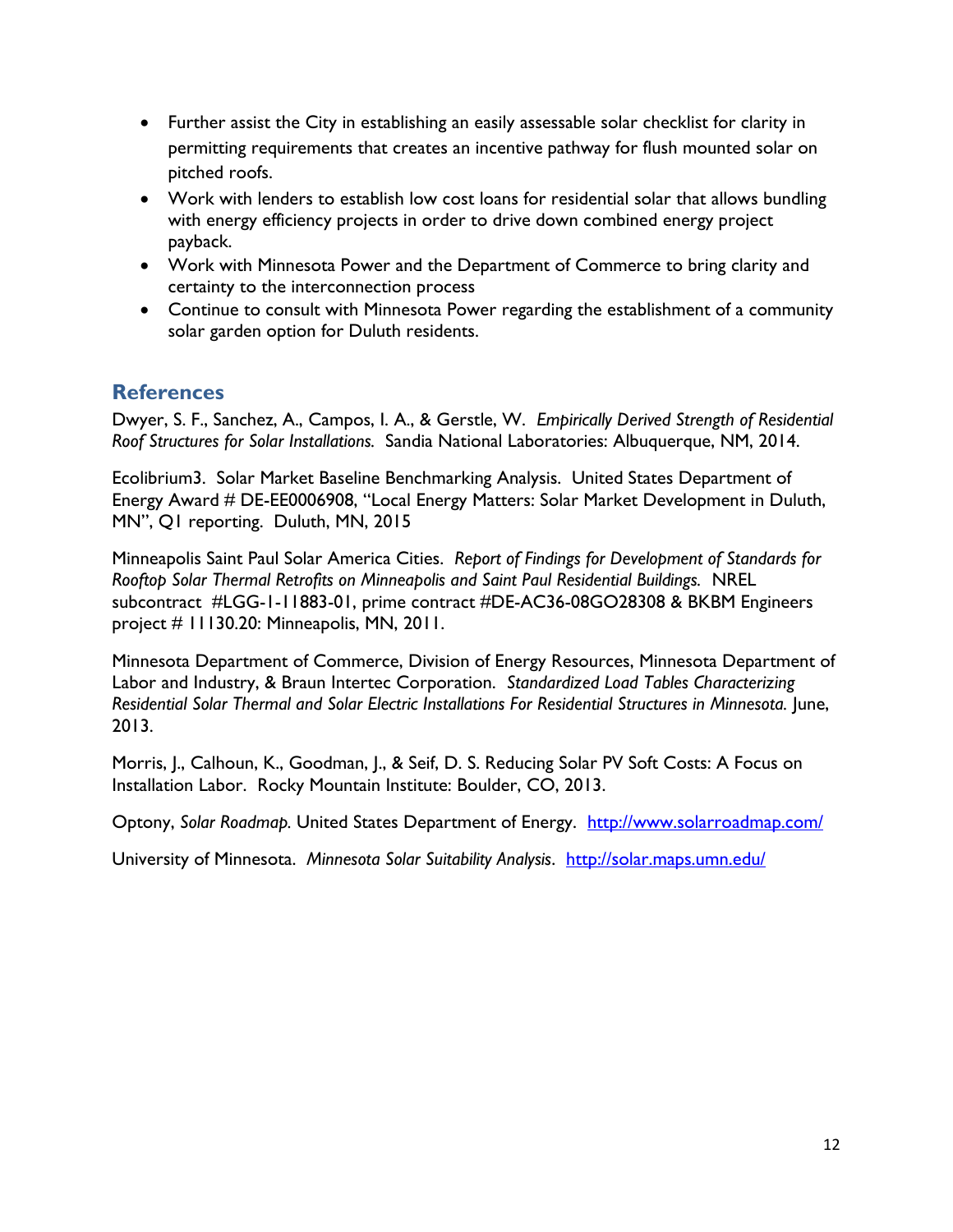

# Local Energy Matters: Appendix A

Minnesota Power 2014 Solar Installations by Region

*Ecolibrium3 is a 501(c)3 organization dedicated to leading and inspiring change for a sustainable and equitable future.*

*2304 W. Superior Street, Duluth, MN 55806 218.336.1038, www.ecolibrium3.org*



*This report was prepared under DE-EE0006908 as part of the Local Energy Matters: Solar Market Development in Duluth, MN project.*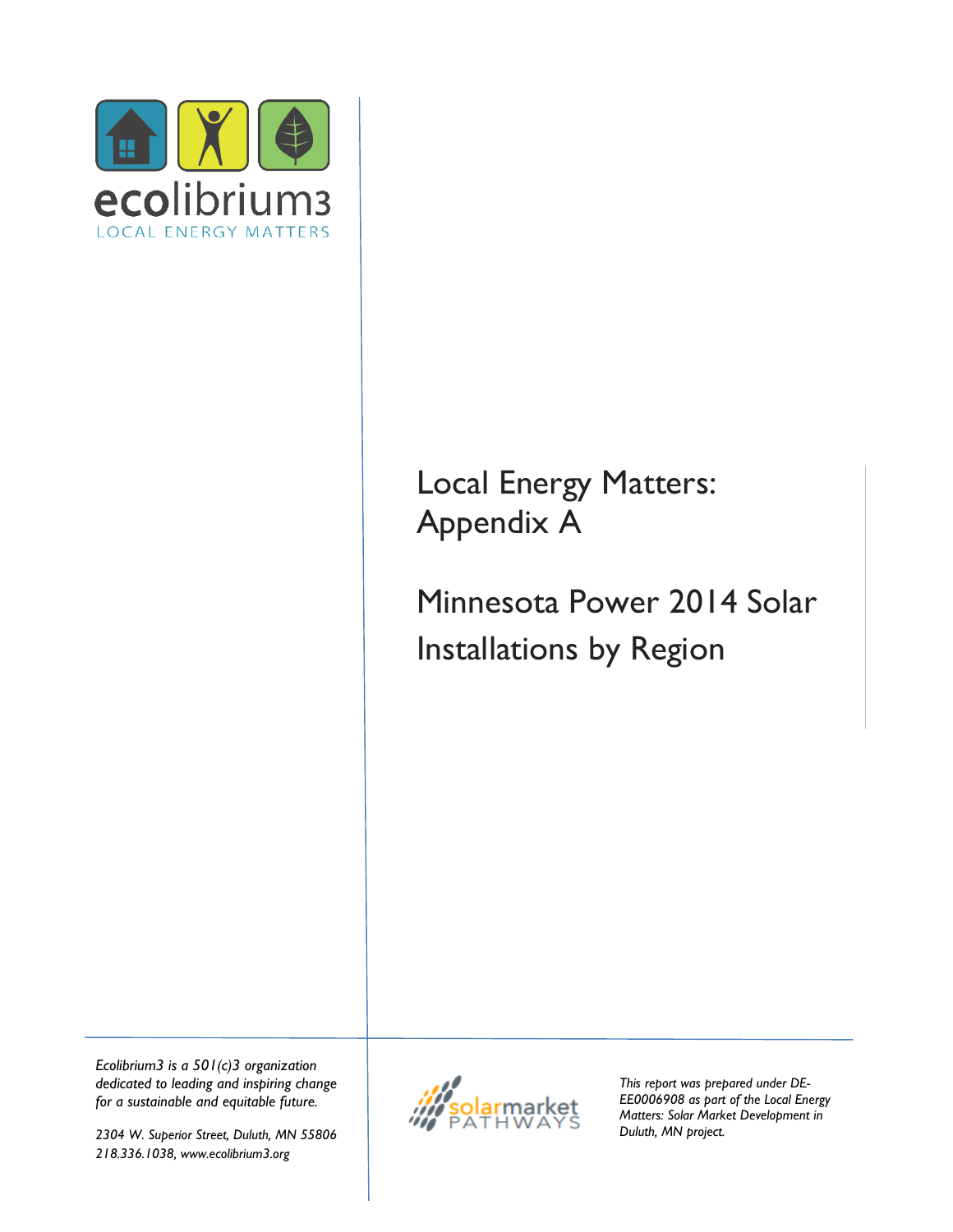## <span id="page-14-0"></span>**Appendix A: Minnesota Power 2014 Solar Installations by Region**

| Duluth installs |             |               |        | <b>Other Areas Installed</b> |                     |
|-----------------|-------------|---------------|--------|------------------------------|---------------------|
| 4.92            | \$30,000.00 | <b>Duluth</b> | 5      | \$50,000.00                  | <b>Willow River</b> |
| 3.28            | \$21,000.00 | <b>Duluth</b> | 8      | \$33,126.18                  | Carlton             |
| 10              | \$44,361.00 | <b>Duluth</b> | 9.9    | \$34,650.00                  | Wrenshall           |
| 10.4            | \$86,736.00 | <b>Duluth</b> | 7.5    | \$27,249.91                  | Ely                 |
| 9.84            | \$39,096.00 | <b>Duluth</b> | 8      | \$46,770.57                  | <b>Silver Bay</b>   |
| 8               | \$29,822.48 | <b>Duluth</b> | 13.1   | \$47,131.13                  | Upsala              |
| 12.75           | \$47,555.99 | <b>Duluth</b> | 15.01  | \$34,243.00                  | <b>Little Falls</b> |
| 59.19           | 298571.47   |               | 39.36  | \$129,888.00                 | Pierz               |
|                 | 5044.289069 |               |        |                              |                     |
|                 |             |               | 4.92   | \$20,000.00                  | Royalton            |
|                 |             |               | 9.72   | \$46,248.00                  | Ironton             |
|                 |             |               | 13.5   | \$56,549.28                  | Esko                |
|                 |             |               | ⋾      | \$29,112.27                  | Ely                 |
|                 |             |               | 141.01 | \$554,968.34                 |                     |
|                 |             |               |        | \$3,935.67                   |                     |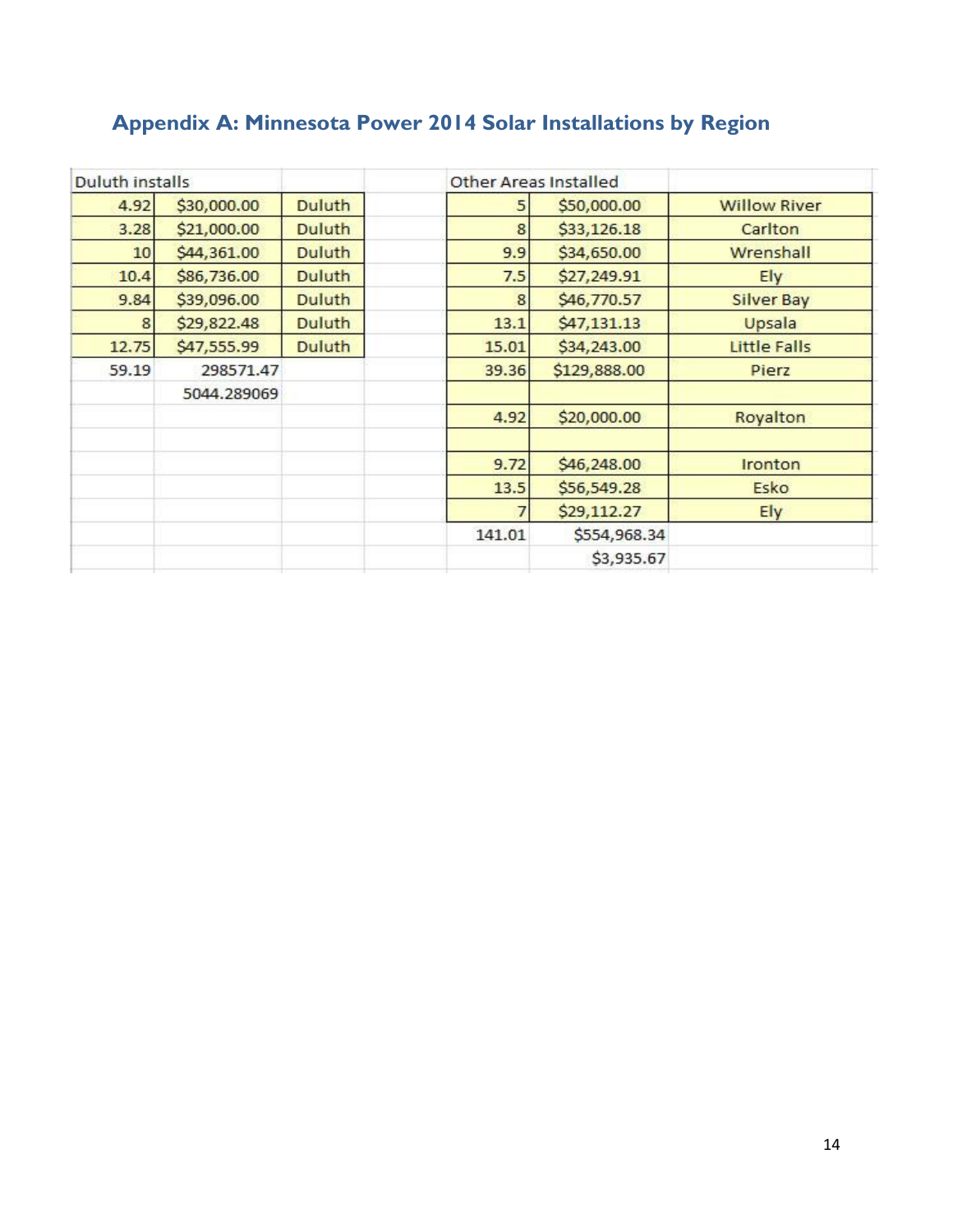

## Local Energy Matters: Appendix B

# City of Duluth Solar Roadmap Survey

*Ecolibrium3 is a 501(c)3 organization dedicated to leading and inspiring change for a sustainable and equitable future.*

*2304 W. Superior Street, Duluth, MN 55806 218.336.1038, www.ecolibrium3.org*



*This report was prepared under DE-EE0006908 as part of the Local Energy Matters: Solar Market Development in Duluth, MN project.*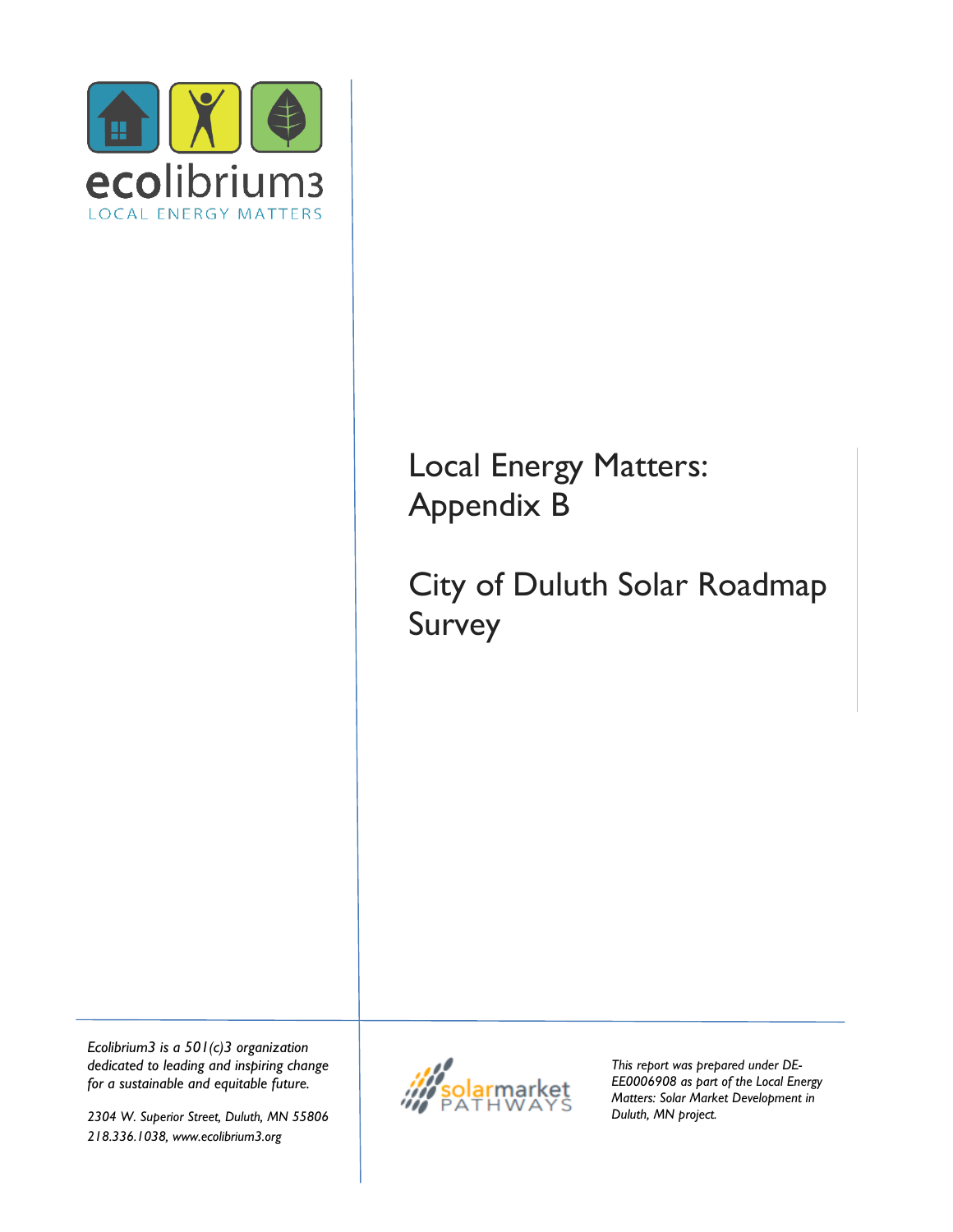<span id="page-16-0"></span>

| <b>PERMITTING PROCESS</b> |                |                                                                                 |                                      |                            |                                      |                  |                                        |  |  |  |
|---------------------------|----------------|---------------------------------------------------------------------------------|--------------------------------------|----------------------------|--------------------------------------|------------------|----------------------------------------|--|--|--|
|                           |                |                                                                                 | <b>RESIDENTIAL</b>                   |                            | <b>COMMERCIAL</b>                    |                  | <b>DATA</b>                            |  |  |  |
| <b>Topic Area</b>         | <b>SRM ID</b>  | Question                                                                        | <b>Options</b>                       | <b>Check</b><br><b>Box</b> | <b>Options</b>                       | <b>Check Box</b> | SOURCES/NOTES<br>(optional)            |  |  |  |
|                           |                |                                                                                 | Application form<br>(solar-specific) |                            | Application form<br>(solar-specific) |                  | Does not require a<br>building permit  |  |  |  |
|                           |                |                                                                                 | Application form<br>(generic)        | $\overline{\mathsf{X}}$    | Application form<br>(generic)        | $\mathsf{X}$     | unless structural<br>modifications are |  |  |  |
|                           | <b>P1</b>      | What submittals are required for a solar permit                                 | <b>Electrical line</b><br>diagram    | X                          | <b>Electrical line</b><br>diagram    | X.               | needed.                                |  |  |  |
|                           |                | application (Check all that apply)                                              | Site plan                            | X                          | Site plan                            | $\mathsf{X}$     |                                        |  |  |  |
|                           |                |                                                                                 | Structural<br>drawings               | <b>Maybe</b>               | <b>Structural drawings</b>           | $\mathsf{X}$     |                                        |  |  |  |
|                           |                |                                                                                 | Spec sheets and<br>install manuals   | $\pmb{\mathsf{X}}$         | Spec sheets and<br>install manuals   | X.               |                                        |  |  |  |
|                           |                |                                                                                 | Other (*Specify)                     |                            | Other (*Specify)                     |                  |                                        |  |  |  |
|                           | P <sub>2</sub> |                                                                                 | Online                               | $\boldsymbol{X}$           | Online                               | $\mathsf{X}$     |                                        |  |  |  |
| Application               |                | What are the options for obtaining an application?<br>(Check all that apply)    | Email                                |                            | Email                                |                  |                                        |  |  |  |
|                           |                |                                                                                 | In person                            | $\pmb{\mathsf{X}}$         | In person                            | $\mathsf{X}$     |                                        |  |  |  |
|                           |                |                                                                                 | Mail                                 |                            | <b>Mail</b>                          |                  |                                        |  |  |  |
|                           |                |                                                                                 | Online                               |                            | Online                               |                  |                                        |  |  |  |
|                           | P <sub>3</sub> | What are the options for submitting an application?                             | Email                                |                            | Email                                |                  |                                        |  |  |  |
|                           |                | (Check all that apply)                                                          | In person                            | X                          | In person                            | X.               |                                        |  |  |  |
|                           |                |                                                                                 | Mail                                 | $\overline{\mathsf{X}}$    | Mail                                 | $\mathsf{X}$     |                                        |  |  |  |
|                           |                | To how many departments does an installer have to                               | $\mathbf{1}$                         | X                          | 1                                    |                  |                                        |  |  |  |
|                           | <b>P4</b>      | submit separate applications for a typical                                      | $\overline{2}$                       |                            | $\overline{2}$                       | $\mathsf{X}$     |                                        |  |  |  |
|                           |                | installation? (a municipal utility does not count as a<br>city department here) | $\geq 3$                             |                            | $\geq$ 3                             |                  |                                        |  |  |  |
|                           |                | What types of departmental approvals are required                               | Building/Structural                  | X                          | Building/Structural                  | X.               |                                        |  |  |  |
|                           | <b>Misc</b>    | for a typical installation? (check all that apply)                              | Electrical                           | X                          | Electrical                           | X                |                                        |  |  |  |

## **Appendix B: Solar Roadmap Survey Spreadsheets**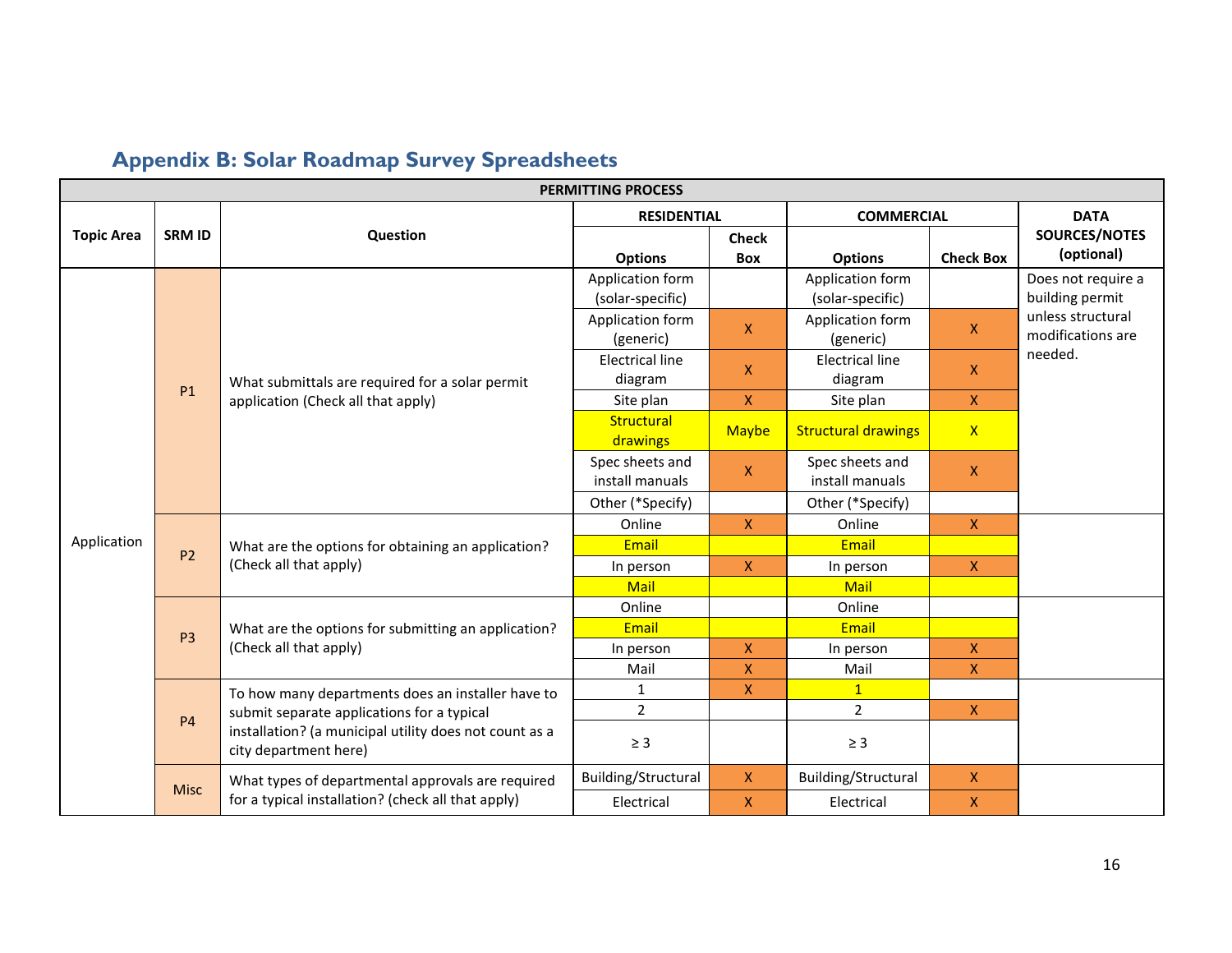|                       |               |                                                                      | Fire                              |                    | Fire               |              |           |
|-----------------------|---------------|----------------------------------------------------------------------|-----------------------------------|--------------------|--------------------|--------------|-----------|
|                       |               |                                                                      | Planning                          |                    | Planning           |              |           |
|                       |               |                                                                      | Zoning                            |                    | Zoning             |              |           |
|                       |               |                                                                      | Other (*Specify)                  | $\pmb{\ast}$       | Other (*Specify)   | $\ast$       |           |
|                       |               | What approvals from Professional Engineers are                       | Electrical                        |                    | Electrical         |              |           |
|                       | P13           | required as part of the permit package for a typical                 | Structural                        |                    | Structural         |              |           |
|                       |               | installation? (Check all that apply)                                 | Other (*Specify)                  |                    | Other (*Specify)   |              |           |
|                       |               |                                                                      |                                   |                    |                    |              |           |
|                       |               |                                                                      | Permit process<br>description     | $\pmb{\mathsf{X}}$ |                    |              |           |
|                       | <b>P5</b>     |                                                                      | Permit fee<br>information         | $\pmb{\mathsf{X}}$ |                    |              |           |
| Information<br>access |               | What information is available online? (Check all that<br>apply)      | Point of contact                  | $\pmb{\mathsf{X}}$ |                    |              |           |
|                       |               |                                                                      | Inspection process<br>description |                    |                    |              |           |
|                       | P12           |                                                                      | Inspection<br>checklist           |                    |                    |              |           |
|                       |               |                                                                      |                                   |                    |                    |              |           |
|                       |               | Is there a policy to issue/deny PV permits within a                  | Yes, $\leq$ 3 days                |                    | Yes, $\leq$ 5 days |              |           |
|                       |               | specified number of business days from submission<br>of application? | $4-10$ days                       |                    | $6-15$ days        |              |           |
|                       |               |                                                                      | $> 10$ days                       |                    | $> 15$ days        |              |           |
|                       |               |                                                                      | No                                | $\mathsf X$        | No                 | $\mathsf X$  |           |
| Permitting            |               | What is the average number of business days                          | $\leq$ 3 days                     |                    | $\leq$ 5 days      |              |           |
| Process               | <b>P6</b>     | between application submission and decision                          | 4-5 days                          | X                  | $6-10$ days        | X.           |           |
| Time                  |               | (issuance or denial) regarding permit?                               | $6-10$ days                       |                    | $11-15$ days       |              |           |
|                       |               |                                                                      | $> 10$ days                       |                    | $>15$ days         |              |           |
|                       |               |                                                                      | Yes, *Specify                     |                    | Yes, *Specify      |              |           |
|                       |               | Are there mechanisms in place for accelerating PV                    | <b>No</b>                         | $\pmb{\mathsf{X}}$ | <b>No</b>          | $\mathsf{X}$ |           |
|                       |               | permitting processes under certain conditions?                       | $\ast$                            |                    | $\ast$             |              |           |
|                       |               |                                                                      |                                   |                    |                    |              |           |
|                       |               | What is the average total for the applicable permit                  | ≤\$250                            |                    |                    |              |           |
| Fee                   | <b>P7, P8</b> | fee(s) for typical installations?                                    | $$251 - 500$                      | $\pmb{\mathsf{X}}$ | Please *Specify    | $\ast$       | Valuation |
|                       |               |                                                                      | $>$ \$500                         |                    |                    |              |           |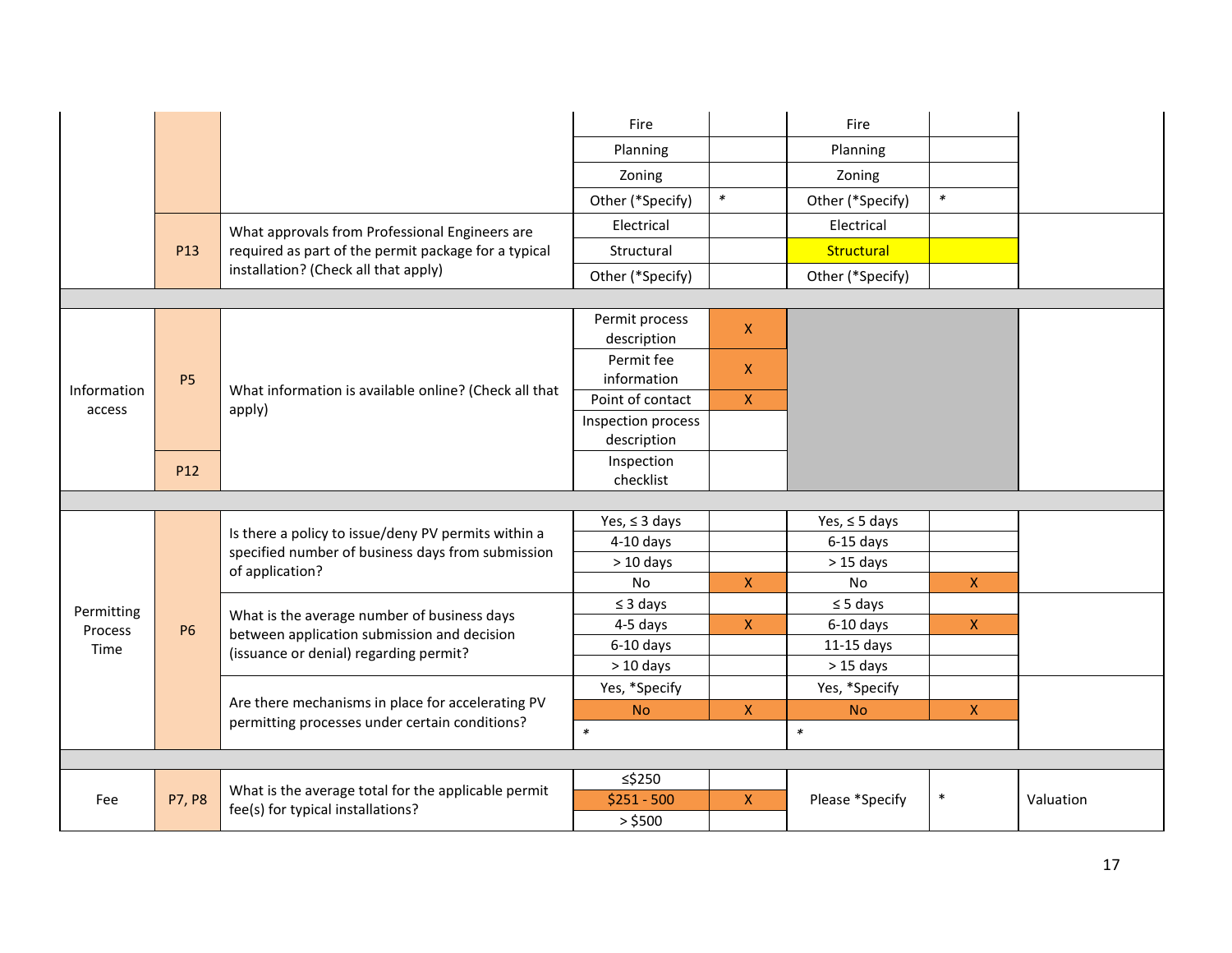|            |                |                                                                                                       | Flat                                  |                    | Flat                                  |              |
|------------|----------------|-------------------------------------------------------------------------------------------------------|---------------------------------------|--------------------|---------------------------------------|--------------|
|            |                |                                                                                                       | <b>Cost Recovery</b>                  |                    | Cost Recovery                         |              |
|            |                | Is/are the permit fee(s) structured as flat, cost                                                     | <b>Valuation Open</b><br><b>Ended</b> | $\mathsf{x}$       | <b>Valuation Open</b><br><b>Ended</b> | $\mathsf{X}$ |
|            |                | recovery, valuation open ended, or valuation                                                          | <b>Valuation Capped</b>               |                    | <b>Valuation Capped</b>               |              |
|            |                | capped?                                                                                               | Valuation with                        |                    | Valuation with                        |              |
|            |                |                                                                                                       | Exclusions                            |                    | Exclusions                            |              |
|            |                |                                                                                                       | Other (*Specify)                      | $\ast$             | Other (*Specify)                      | $\ast$       |
|            |                |                                                                                                       |                                       |                    |                                       |              |
|            |                |                                                                                                       | $\leq$ 2 days                         | $\mathsf{X}$       | $\leq$ 2 days                         | $\mathsf{X}$ |
|            | P <sub>9</sub> | What is the average number of business days from                                                      | 3-5 days                              |                    | 3-5 days                              |              |
|            |                | inspection request to actual inspection?                                                              | $6 - 10$ days                         |                    | $6 - 10$ days                         |              |
|            |                |                                                                                                       | $>10$ days                            |                    | $> 10$ days                           |              |
|            |                |                                                                                                       | <b>Specific Time</b>                  | $\mathsf{X}$       | <b>Specific Time</b>                  | $\mathsf{X}$ |
|            |                | What is the typical window of time given to the<br>installer for final onsite inspection?             | 2 hrs                                 |                    | 2 hrs                                 |              |
|            | P10            |                                                                                                       | $3-4$ hrs                             |                    | $3-4$ hrs                             |              |
|            |                |                                                                                                       | 5-8 hrs                               |                    | $3-8$ hrs                             |              |
|            |                |                                                                                                       | $> 1$ day                             |                    | $> 1$ day                             |              |
| Inspection |                |                                                                                                       | Single                                |                    | Single                                |              |
|            |                | How many separate inspection trips are required for<br>a typical installation? (Check all that apply) | Comprehensive                         |                    | Comprehensive                         |              |
|            |                |                                                                                                       | Inspection                            |                    | Inspection                            |              |
|            |                |                                                                                                       | <b>Electrical Rough-in</b>            | $\mathsf{X}$       | <b>Electrical Rough-in</b>            | X.           |
|            |                |                                                                                                       | <b>Electrical Final</b>               | $\mathsf{x}$       | <b>Electrical Final</b>               | $\mathsf{X}$ |
|            | P11            |                                                                                                       | <b>Roof Penetrations</b>              |                    | <b>Roof Penetrations</b>              |              |
|            |                |                                                                                                       | (pre-install)                         |                    | (pre-install)                         |              |
|            |                |                                                                                                       | Structural /<br><b>Building Final</b> | $\mathsf{X}$       | Structural /<br><b>Building Final</b> | X.           |
|            |                |                                                                                                       | Other (*Specify)                      | $\ast$             | Other (*Specify)                      | $\ast$       |
|            |                |                                                                                                       |                                       |                    |                                       |              |
| Other      | P14            | What code cycles are currently enforced?                                                              | *Specify                              |                    |                                       |              |
|            |                |                                                                                                       |                                       |                    |                                       |              |
|            |                | Do the utility and local jurisdiction coordinate                                                      | Yes, *Specify                         |                    | Yes, *Specify                         |              |
| Other      | <b>Misc</b>    | regarding inspection requirements and on-site                                                         | <b>No</b>                             | $\bar{\mathsf{X}}$ | <b>No</b>                             | $\mathsf{X}$ |
|            |                | inspection times for the permit inspection and<br>interconnection inspection?                         | $\ast$                                |                    | $\ast$                                |              |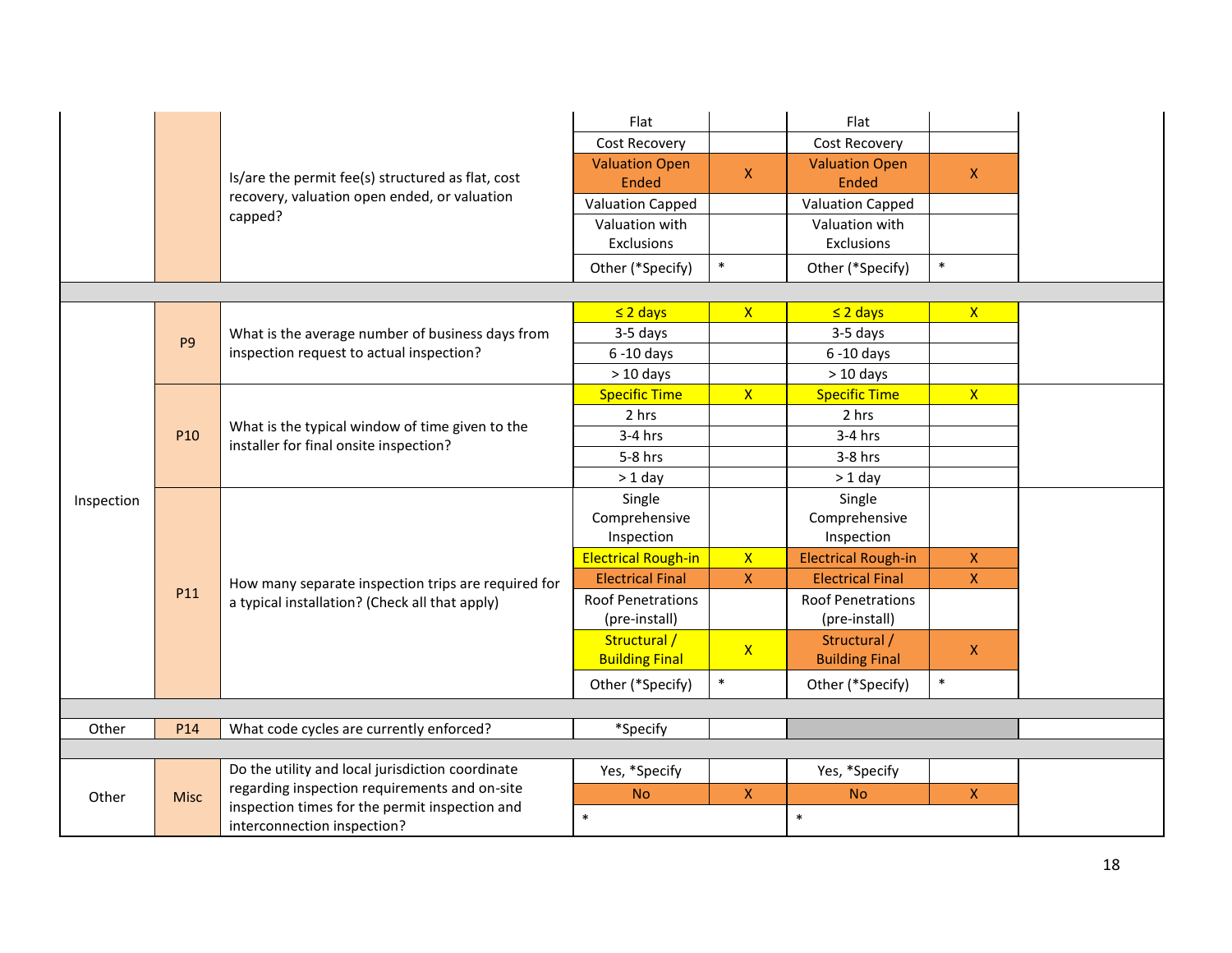| <b>PLANNING &amp; ZONING</b> |                       |                                                                                                                                                                                                                                      |                                                          |                           |                                                          |                     |                                                                                                                                                                                               |  |  |  |
|------------------------------|-----------------------|--------------------------------------------------------------------------------------------------------------------------------------------------------------------------------------------------------------------------------------|----------------------------------------------------------|---------------------------|----------------------------------------------------------|---------------------|-----------------------------------------------------------------------------------------------------------------------------------------------------------------------------------------------|--|--|--|
|                              | <b>SRM</b>            |                                                                                                                                                                                                                                      | <b>RESIDENTIAL</b>                                       |                           | <b>COMMERCIAL</b>                                        |                     |                                                                                                                                                                                               |  |  |  |
| <b>Topic Area</b>            | ID                    | Question                                                                                                                                                                                                                             | <b>Options</b>                                           | <b>Check</b><br>Box       | <b>Options</b>                                           | <b>Check</b><br>Box | <b>DATA SOURCES/NOTES (optional)</b>                                                                                                                                                          |  |  |  |
|                              |                       | Is there a state law that protects                                                                                                                                                                                                   | Yes                                                      |                           | Yes                                                      |                     |                                                                                                                                                                                               |  |  |  |
|                              |                       | property owner rights to install<br>solar systems on their property?                                                                                                                                                                 | <b>No</b>                                                | $\mathsf{X}$              | <b>No</b>                                                | $\mathsf X$         |                                                                                                                                                                                               |  |  |  |
|                              |                       |                                                                                                                                                                                                                                      | Agency                                                   |                           | Agency                                                   |                     |                                                                                                                                                                                               |  |  |  |
|                              |                       | What type of enforcement<br>mechanism is used to support solar                                                                                                                                                                       | Fixed process                                            |                           | Fixed process                                            |                     |                                                                                                                                                                                               |  |  |  |
|                              |                       | rights?                                                                                                                                                                                                                              | Court of law                                             |                           | Court of law                                             |                     |                                                                                                                                                                                               |  |  |  |
|                              |                       |                                                                                                                                                                                                                                      | N/A                                                      | $\mathsf{X}$              | N/A                                                      | $\mathsf X$         |                                                                                                                                                                                               |  |  |  |
|                              | <b>Z1</b>             |                                                                                                                                                                                                                                      | Yes                                                      | $\boldsymbol{\mathsf{X}}$ | <b>Yes</b>                                               | $\mathsf X$         |                                                                                                                                                                                               |  |  |  |
| Solar Rights<br>and Access   |                       | Is there a state or local law that<br>provides for solar easements to<br>protect access to sunlight (solar<br>access)?<br>Is there a state or local process for<br>a PV system to be registered in<br>order to protect solar access? | No                                                       |                           | <b>No</b>                                                |                     | Local governments must enable the easement<br>registration in order for it to be effective.                                                                                                   |  |  |  |
|                              |                       |                                                                                                                                                                                                                                      | Yes                                                      |                           | Yes                                                      |                     |                                                                                                                                                                                               |  |  |  |
|                              |                       |                                                                                                                                                                                                                                      | N <sub>o</sub>                                           | $\mathsf{X}$              | <b>No</b>                                                | $\mathsf{X}$        |                                                                                                                                                                                               |  |  |  |
|                              |                       | Are HOA's precluded, by either                                                                                                                                                                                                       | Yes                                                      |                           | Yes                                                      |                     |                                                                                                                                                                                               |  |  |  |
|                              | Z <sub>7</sub>        | state or local law, from prohibiting<br>solar energy systems?                                                                                                                                                                        | N <sub>o</sub>                                           | $\mathsf X$               | N/A                                                      | $\mathsf X$         |                                                                                                                                                                                               |  |  |  |
|                              |                       |                                                                                                                                                                                                                                      |                                                          |                           |                                                          |                     |                                                                                                                                                                                               |  |  |  |
| <b>New</b><br>Construction   |                       | Are there local standards for new<br>construction that reduce barriers to<br>solar deployment? (Check all that<br>apply)                                                                                                             | Solar<br>requirement or<br>incentive on<br>certain homes | $\pmb{\times}$            | Solar<br>requirement or<br>incentive on<br>certain homes |                     | Sustainability Point System: - Install solar panels<br>on a minimum of 15% of homes dwelling untis<br>constained in one-family, two-family, or<br>townhouse dwellings. - Pre-wire a minium of |  |  |  |
|                              | Z2,<br>Z <sub>3</sub> |                                                                                                                                                                                                                                      | East-west<br>street and<br>building<br>orientation       | $\mathsf X$               | East-west<br>street and<br>building<br>orientation       | $\mathsf X$         | 10% of residential dwelling utnis for solar panel.<br>- Install solar panels on primary structure, or at<br>least 50% of buidlings in a multi-building<br>complex.                            |  |  |  |
|                              |                       |                                                                                                                                                                                                                                      | Solar-ready<br>construction<br>guidelines                |                           | Solar-ready<br>construction<br>guidelines                |                     |                                                                                                                                                                                               |  |  |  |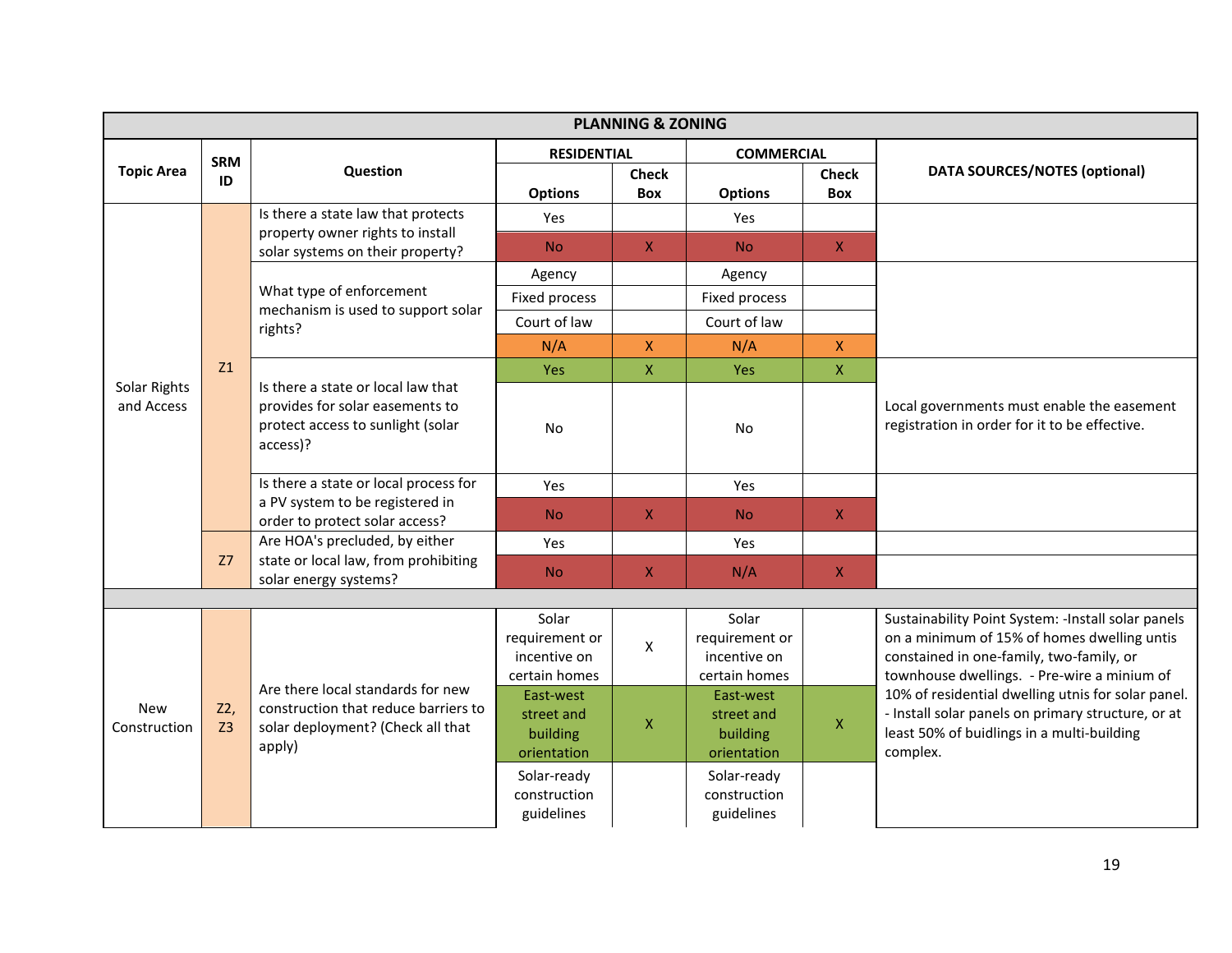|                       |  |                                                                                                                                                                                                                                                                                                          | Solar<br>easements for<br>new<br>construction<br>Other<br>(*Specify)<br>None<br>*At least 20% of residential<br>have one longer axis<br>oriented east-west for<br>maximum solar exposure. |              | Solar<br>easements for<br>new<br>construction<br>Other<br>(*Specify)<br>None<br>*At least 20% of non-<br>residential have one longer<br>axis oriented east-west for<br>maximum solar exposure. | $50 - 29$ |                                                                                                 |
|-----------------------|--|----------------------------------------------------------------------------------------------------------------------------------------------------------------------------------------------------------------------------------------------------------------------------------------------------------|-------------------------------------------------------------------------------------------------------------------------------------------------------------------------------------------|--------------|------------------------------------------------------------------------------------------------------------------------------------------------------------------------------------------------|-----------|-------------------------------------------------------------------------------------------------|
|                       |  |                                                                                                                                                                                                                                                                                                          |                                                                                                                                                                                           |              |                                                                                                                                                                                                |           |                                                                                                 |
|                       |  | Does the jurisdiction have long<br>term planning documents with<br>renewable energy goals?<br>(comprehensive plans,<br>sustainability plans, energy action<br>plans, etc)<br>Does the plan address solar<br>benefits such as environmental,<br>economic, greenhouse gas<br>reduction, etc.?<br><b>Z4</b> | Yes (*List)                                                                                                                                                                               |              |                                                                                                                                                                                                |           |                                                                                                 |
|                       |  |                                                                                                                                                                                                                                                                                                          | <b>No</b>                                                                                                                                                                                 | $\mathsf{X}$ |                                                                                                                                                                                                |           | http://www.duluthmn.gov/sustainability/                                                         |
|                       |  |                                                                                                                                                                                                                                                                                                          |                                                                                                                                                                                           |              |                                                                                                                                                                                                |           |                                                                                                 |
|                       |  |                                                                                                                                                                                                                                                                                                          | Yes (*List)                                                                                                                                                                               |              |                                                                                                                                                                                                |           |                                                                                                 |
|                       |  |                                                                                                                                                                                                                                                                                                          | <b>No</b>                                                                                                                                                                                 | $\mathsf X$  |                                                                                                                                                                                                |           |                                                                                                 |
| Long Term<br>Planning |  |                                                                                                                                                                                                                                                                                                          |                                                                                                                                                                                           |              |                                                                                                                                                                                                |           |                                                                                                 |
|                       |  | Does the plan address solar energy<br>as a local resource?                                                                                                                                                                                                                                               | Yes (*List)                                                                                                                                                                               |              |                                                                                                                                                                                                |           |                                                                                                 |
|                       |  |                                                                                                                                                                                                                                                                                                          | <b>No</b>                                                                                                                                                                                 | $\mathsf X$  |                                                                                                                                                                                                |           |                                                                                                 |
|                       |  |                                                                                                                                                                                                                                                                                                          | $\ast$                                                                                                                                                                                    |              |                                                                                                                                                                                                |           | Duluth has an energy plan that addresses ghg,<br>but has not been formally adopted by the City. |
|                       |  | Does the local plan reference state<br>renewable energy standards or                                                                                                                                                                                                                                     | Yes (*List)                                                                                                                                                                               |              |                                                                                                                                                                                                |           |                                                                                                 |
|                       |  | greenhouse gas reduction goals<br>(Not applicable in IA)?                                                                                                                                                                                                                                                | <b>No</b>                                                                                                                                                                                 | X            |                                                                                                                                                                                                |           |                                                                                                 |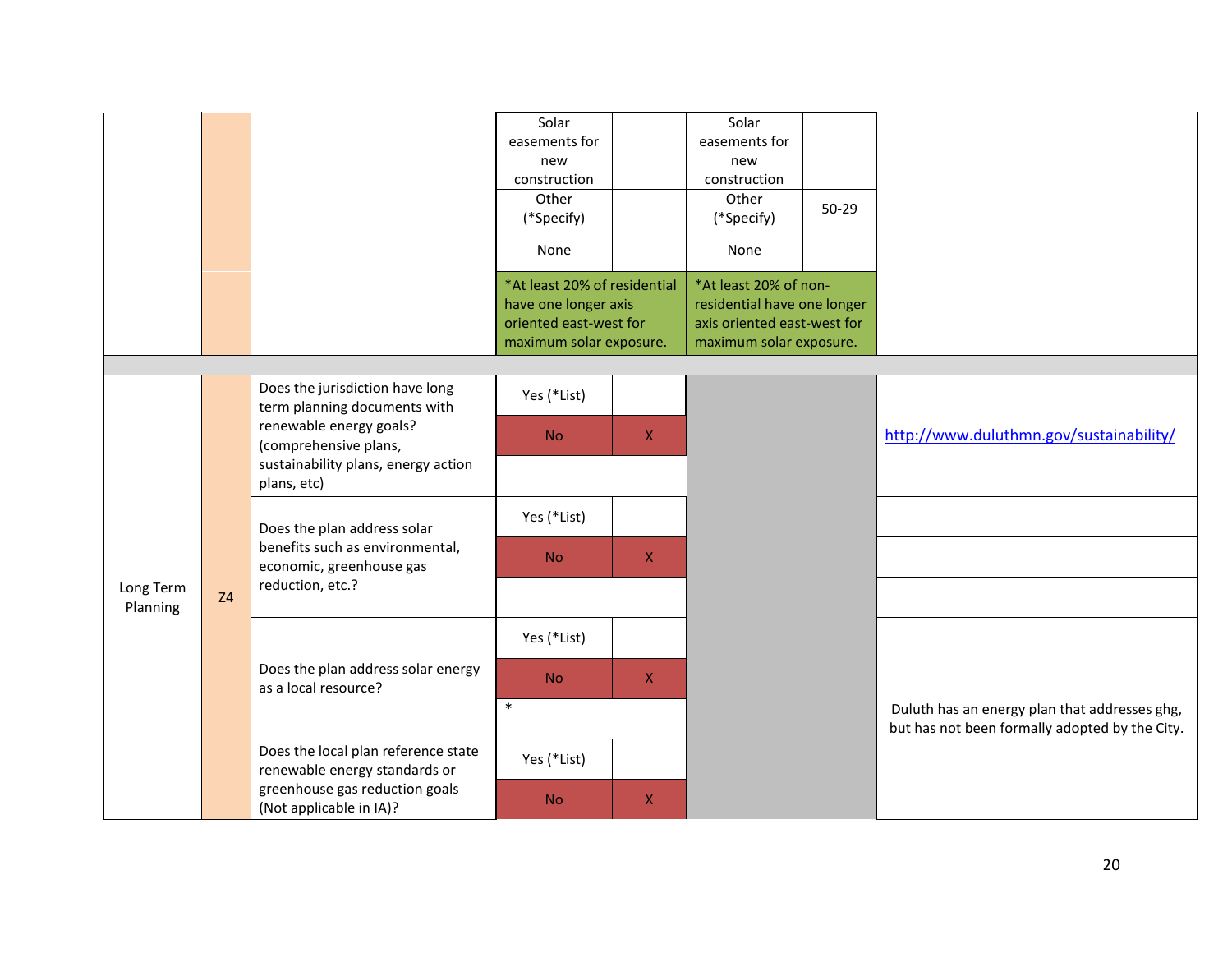|        |  |                                                                                                                                                              | $\ast$         |              |                |             |                         |
|--------|--|--------------------------------------------------------------------------------------------------------------------------------------------------------------|----------------|--------------|----------------|-------------|-------------------------|
|        |  |                                                                                                                                                              | Yes (*List)    |              |                |             |                         |
|        |  | Does the plan incorporate<br>recommendations regarding                                                                                                       | <b>No</b>      | $\mathsf{X}$ |                |             |                         |
|        |  | renewable energy as identified in a<br>regional plan?                                                                                                        |                |              |                |             |                         |
|        |  | Does the plan guide decision-<br>makers on addressing solar conflicts                                                                                        | Yes (*Specify) |              |                |             |                         |
|        |  | with other resources or<br>development, e.g. agricultural,                                                                                                   | <b>No</b>      | $\mathsf{X}$ |                |             |                         |
|        |  | vegetation, historic preservation,<br>future development, etc.?                                                                                              | $\ast$         |              |                |             |                         |
|        |  |                                                                                                                                                              |                |              |                |             |                         |
|        |  | Does the zoning code create a clear<br>as of right installation opportunity                                                                                  | Yes            | $\mathsf{X}$ |                |             |                         |
|        |  | for building owners?                                                                                                                                         | No             |              |                |             |                         |
|        |  | Do zoning codes have rules<br>specifically for accessory solar                                                                                               | Yes (*Specify) | $\mathsf{X}$ | Yes (*Specify) | $\mathsf X$ | 50-20.5 Accessory Use H |
|        |  | installations? (i.e. solar is identified                                                                                                                     | No             |              | No             |             |                         |
|        |  | Z <sub>5</sub><br>as a specific land use type, and has<br>specific height/setback/coverage<br>provisions)                                                    | $\ast$         |              | $\ast$         |             |                         |
| Zoning |  | Do zoning codes allow and have<br>rules specifically for principal solar                                                                                     |                |              | Yes (*Specify) | $\mathsf X$ |                         |
|        |  | installations? (i.e. solar is identified<br>as a specific land use type and has<br>submittal requirements, design<br>standards, or performance<br>standards? |                |              | <b>No</b>      |             |                         |
|        |  |                                                                                                                                                              |                |              |                |             |                         |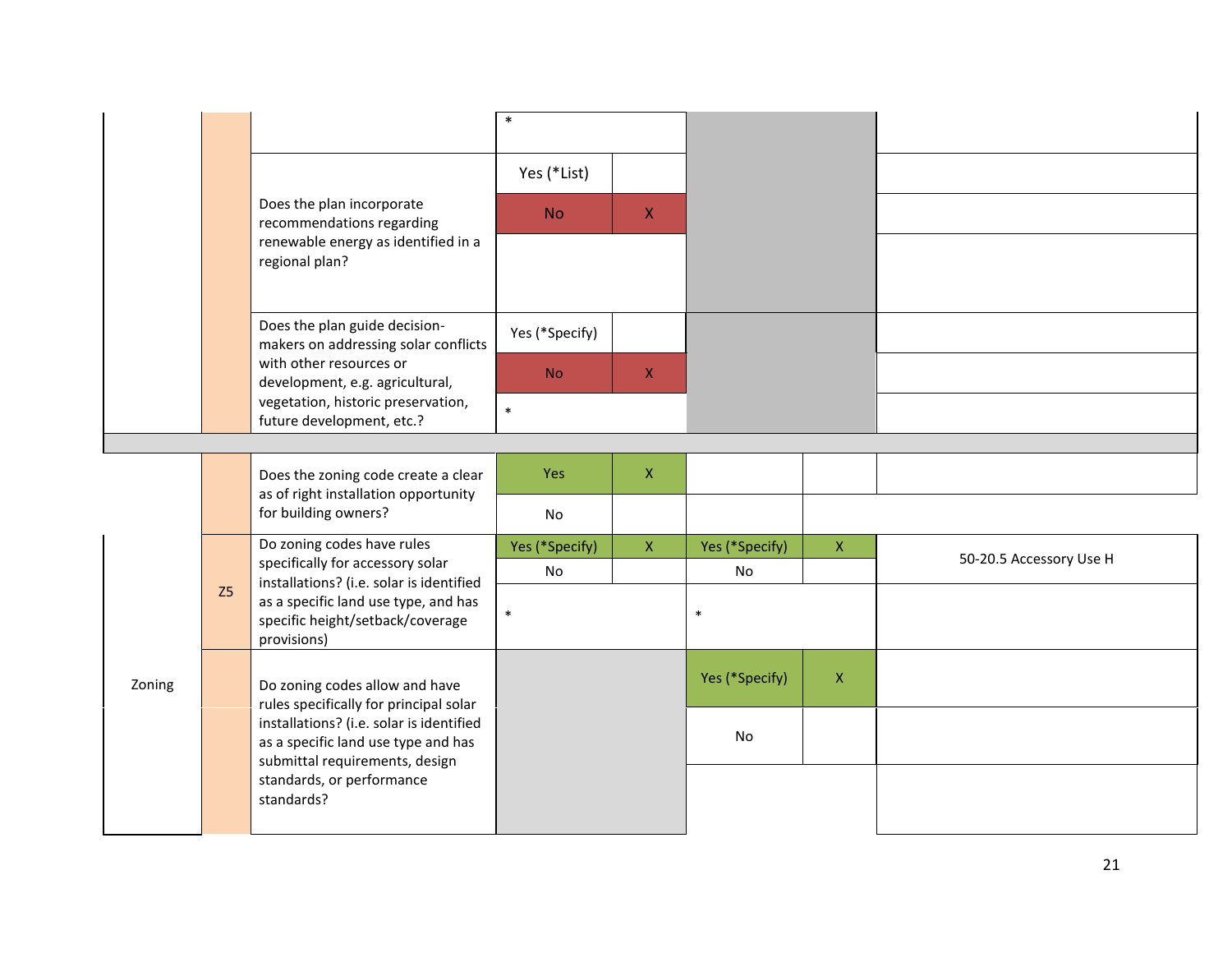|           | Are there historic, viewshed, or      | Yes (*Specify)        | Yes (*Specify)        | X |
|-----------|---------------------------------------|-----------------------|-----------------------|---|
|           | other aesthetically sensitive zones   | No.                   | No.                   |   |
| <b>Z6</b> | in the jurisdiction? If so, are there | There are historic,   | There are historic,   |   |
|           | specific rules for solar in these     | viewshed, and design  | viewshed, and design  |   |
|           | zones?                                | zones, but they don't | zones, but they don't |   |
|           |                                       | address solar.        | address solar.        |   |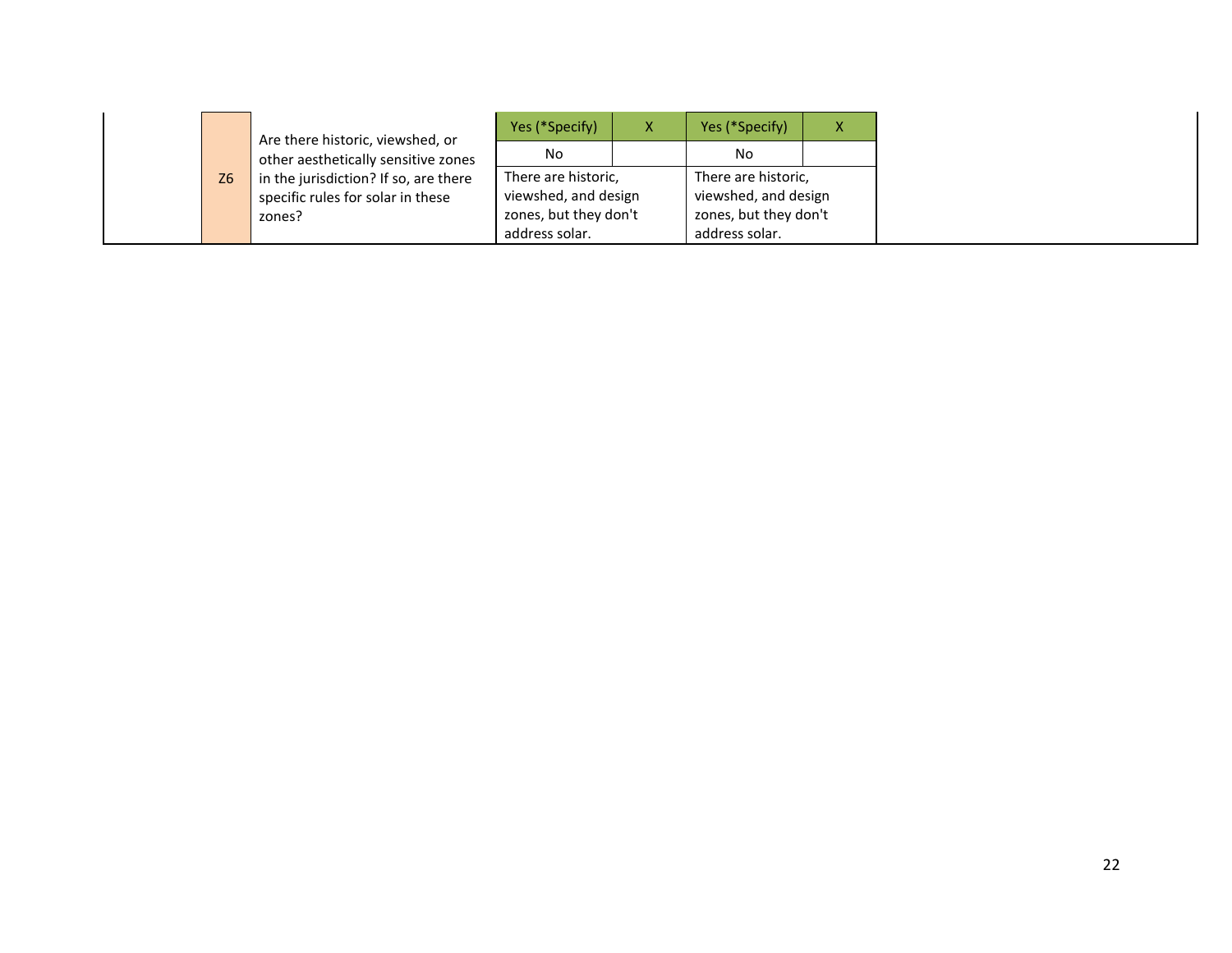| <b>MARKET DEVELOPMENT PROGRAMS</b> |                                  |                                                                                                                                                                                            |                                                                                                                                                                                                      |                     |                                                                          |  |  |
|------------------------------------|----------------------------------|--------------------------------------------------------------------------------------------------------------------------------------------------------------------------------------------|------------------------------------------------------------------------------------------------------------------------------------------------------------------------------------------------------|---------------------|--------------------------------------------------------------------------|--|--|
| <b>Topic Area</b>                  | <b>SRM</b><br>ID                 | Question                                                                                                                                                                                   | <b>Options</b>                                                                                                                                                                                       | <b>Check</b><br>Box | <b>DATA SOURCES/NOTES (optional)</b>                                     |  |  |
| Solar<br><b>Installations</b>      | $M1$ ,<br>M2,<br>M <sub>3</sub>  | Have local collaborative procurement programs been<br>explored?                                                                                                                            | <b>Residential sector</b>                                                                                                                                                                            |                     |                                                                          |  |  |
|                                    |                                  |                                                                                                                                                                                            | Municipal sector                                                                                                                                                                                     |                     | The city does have a few solar<br>installations on city property, namely |  |  |
|                                    |                                  |                                                                                                                                                                                            | Other (*specify)                                                                                                                                                                                     |                     |                                                                          |  |  |
|                                    |                                  |                                                                                                                                                                                            | $\ast$                                                                                                                                                                                               |                     | the downtown library (2.4kW),                                            |  |  |
|                                    |                                  |                                                                                                                                                                                            | Landfill                                                                                                                                                                                             |                     | Hartley Nature Center (13.1 kW), and<br>the Lake Superior Zoo (3 kW).    |  |  |
|                                    | M <sub>6</sub><br>M <sub>7</sub> | Has the community installed solar or considered installing<br>solar at any of the following publicly owned locations?                                                                      | Water treatment facility                                                                                                                                                                             |                     |                                                                          |  |  |
|                                    |                                  |                                                                                                                                                                                            | Brownfield site                                                                                                                                                                                      |                     |                                                                          |  |  |
|                                    |                                  |                                                                                                                                                                                            | Other (*specify)                                                                                                                                                                                     | X.                  |                                                                          |  |  |
|                                    |                                  |                                                                                                                                                                                            | *Duluth Main Library and the Lake Superior                                                                                                                                                           |                     |                                                                          |  |  |
|                                    | Zoo                              |                                                                                                                                                                                            |                                                                                                                                                                                                      |                     |                                                                          |  |  |
|                                    |                                  |                                                                                                                                                                                            |                                                                                                                                                                                                      |                     |                                                                          |  |  |
| <b>PACE</b>                        | F <sub>5a</sub>                  | Establish a working group to evaluate the potential of a<br>PACE financing program for clean energy upgrades in<br>your jurisdiction based on national example by local<br>municipalities. | Duluth just initiated PACE this<br>year and the first solar projects<br>are underway.                                                                                                                | X                   |                                                                          |  |  |
| Solar Loan                         | F <sub>6</sub>                   | Encourage local financial institutions to establish local<br>loan programs for solar energy systems.                                                                                       | There are three options for<br>solar loan programs in Duluth:<br>1. Northern Communities<br>Credit Union; 2. MN Housing<br>and Finance Agency (MHFA); 3.<br>The Center for Energy and<br>Environment | X                   |                                                                          |  |  |
| Outreach                           | F7,<br>M7,<br>M8                 | Does the community share solar educational resources                                                                                                                                       | Info on solar finance programs<br>and incentives                                                                                                                                                     | $\pmb{\times}$      |                                                                          |  |  |
|                                    |                                  | online or via other avenues? (Check any that apply)                                                                                                                                        | General educational matls for<br>consumers                                                                                                                                                           |                     |                                                                          |  |  |